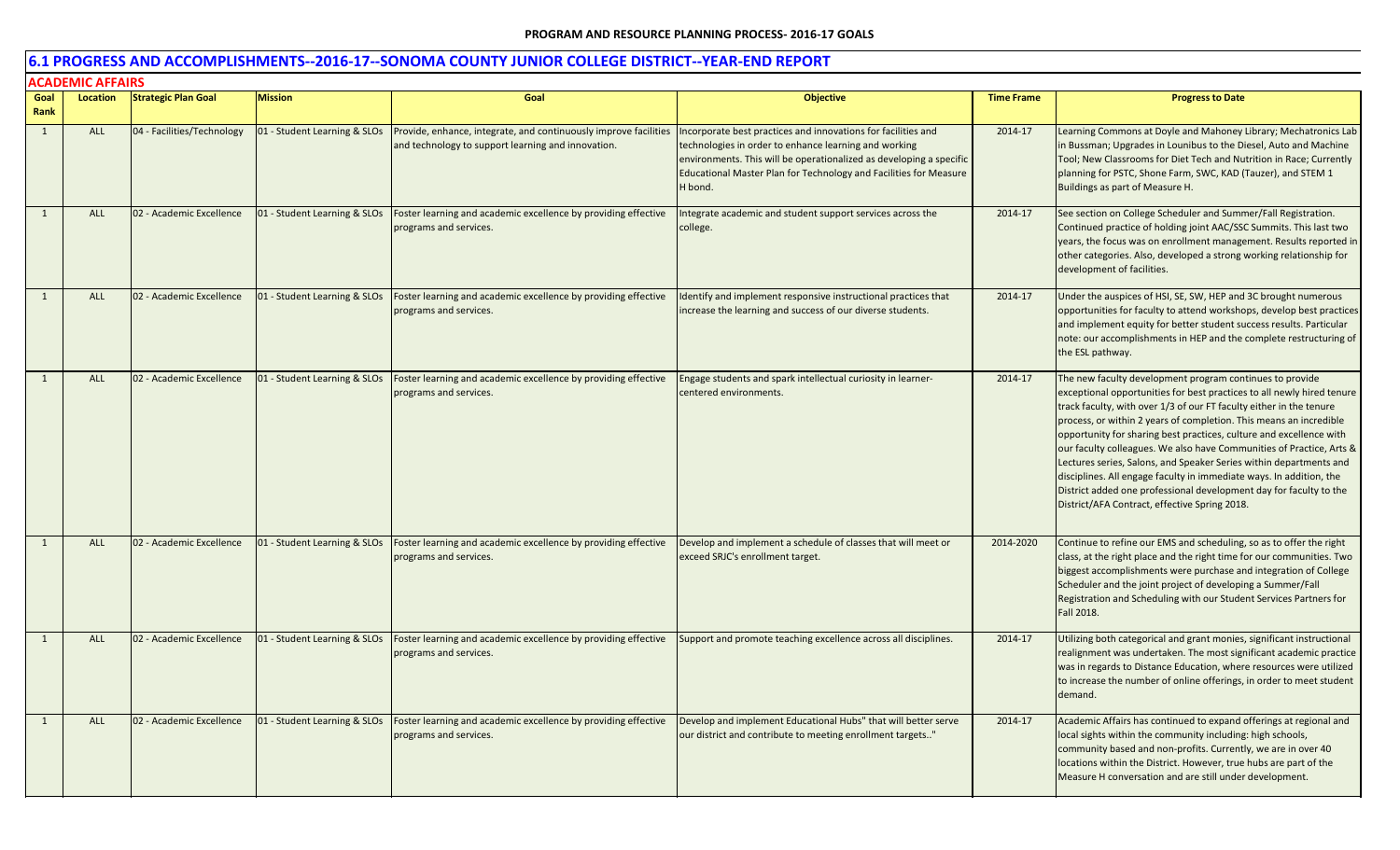|                |            |                                            |                              | 6.1 PROGRESS AND ACCOMPLISHMENTS--2016-17--SONOMA COUNTY JUNIOR COLLEGE DISTRICT--YEAR-END REPORT                                              |                                                                                                                                                                                                                       |         |                                                                                                                                                                                                                                                                                                                                                                                                                                                                                                                                                                                                                                                                      |
|----------------|------------|--------------------------------------------|------------------------------|------------------------------------------------------------------------------------------------------------------------------------------------|-----------------------------------------------------------------------------------------------------------------------------------------------------------------------------------------------------------------------|---------|----------------------------------------------------------------------------------------------------------------------------------------------------------------------------------------------------------------------------------------------------------------------------------------------------------------------------------------------------------------------------------------------------------------------------------------------------------------------------------------------------------------------------------------------------------------------------------------------------------------------------------------------------------------------|
|                | <b>ALL</b> | 01 - Student Success                       | 01 - Student Learning & SLOs | Support development of the whole student from early college<br>awareness through successful completion of educational and<br>career goals.     | Increase the number of students who complete their educational<br>plans and goals.                                                                                                                                    | 2014-17 | This continues to be an area where progress is slow. The new<br>regulations from the Chancellor's Office may require specific targets<br>and activities in 2017-18.                                                                                                                                                                                                                                                                                                                                                                                                                                                                                                  |
| $\overline{3}$ | ALL        | 03 - Diverse Communities                   | 01 - Student Learning & SLOs | Serve our diverse communities and strengthen our connections<br>through engagement, collaboration, partnerships, innovation<br>and leadership. | Provide relevant career and technical education that meets the<br>needs of the region and sustains economic vitality.                                                                                                 | 2014-17 | Strong Workforce - Participation in doing regional leadership for<br>workforce through our CTE Component, hired Director, Workforce<br>Programs and CTE Grants, participated in multiple IRDC Grants with<br>local and regional partners. We launched a series of short-term adult<br>education Non-Credit courses and certificates to meet the needs of<br>our unemployed and underemployed adult population, developed<br>Year to Career model for short-term Credit CTE and increased the<br>number of online and hybrid options for career pathway students.                                                                                                     |
| $\overline{3}$ | ALL        | 03 - Diverse Communities                   | 01 - Student Learning & SLOs | Serve our diverse communities and strengthen our connections<br>through engagement, collaboration, partnerships, innovation<br>and leadership. | Meet the lifelong educational and career needs of our<br>communities (e.g., seniors, emerging populations, veterans, re-<br>entry students).                                                                          | 2014-17 | In 2009, the Older Adult Program was dissolved due to budgetary<br>constraints. For the last 3 years, Academic Affairs has focused on<br>reviving and rejuvenating the Older Adults Program. Over the last 3<br>years this program has grown by 10-20% each year and increased<br>offerings in our southern county locations and added bilingual<br>options. The Older Adults Program now constitutes a significant<br>contributor to the College portfolio. At the same time, the Adult<br>Education Program has provided a pathway for underemployed, non-<br>college ready community members to quickly develop skills through<br>our adult education consortium. |
| $\overline{4}$ | <b>ALL</b> | 05 - Sustainability                        | 01 - Student Learning & SLOs | stewardship, economic vitality, and social equity.                                                                                             | Establish a culture of sustainability that promotes environmental Infuse sustainability across the curriculum and promote awareness<br>throughout the District.                                                       | 2014-17 | Academic Affairs has continued to lead in going green, including:<br>totally electronic scheduling, communications and publications.<br>Academic Affairs is prominent in the sustainability committee with<br>the faculty co-chairing the efforts.                                                                                                                                                                                                                                                                                                                                                                                                                   |
| -5             | ALL        | 06 - Healthy Organization                  | 01 - Student Learning & SLOs | Cultivate an inclusive and diverse organizational culture that<br>promotes employee engagement, growth, and collegiality.                      | Recruit and hire outstanding faculty and staff and implement an<br>exemplary professional development program.                                                                                                        | 2014-17 | See comments on New Faculty Development Program. Academic<br>Affairs developed a management training series that is regularly<br>offered for all AAC and SSC managers and their admins. When<br>funding allows, attendance at conferences for professional<br>development is encouraged and offered.                                                                                                                                                                                                                                                                                                                                                                 |
| 6              | <b>ALL</b> | 07 - Financial Resources                   | 01 - Student Learning & SLOs | Pursue resource development and diversification while<br>maintaining responsible fiscal practices and financial stability.                     | Pursue alternative funding sources including grants and<br>partnerships to support our diverse communities and students                                                                                               | 2014-17 | District grants are under the supervision of the SVPAA. Between<br>federal, state and local grants, SRJC has successfully competed for an<br>been awarded over \$8M in the last 3 years.                                                                                                                                                                                                                                                                                                                                                                                                                                                                             |
| 6              | <b>ALL</b> | 07 - Financial Resources                   | 01 - Student Learning & SLOs | Pursue resource development and diversification while<br>maintaining responsible fiscal practices and financial stability.                     | Manage enrollment and course offerings to maximize<br>apportionment funding.                                                                                                                                          | 2014-17 | See comments on EMS.                                                                                                                                                                                                                                                                                                                                                                                                                                                                                                                                                                                                                                                 |
|                | ALL        | 08 - Institutional<br><b>Effectiveness</b> | 01 - Student Learning & SLOs | Continuously improve institutional effectiveness in support of<br>our students, staff and communities.                                         | Fully implement continuous quality improvement strategies to<br>achieve greater transparency, effectiveness, efficiency, and<br>participation.                                                                        | 2014-17 | Academic Affairs regularly participates in all aspects of shared<br>governance at SRJC. The SVPAA co-chairs 2 of 3 Councils. The SVPAA<br>has hosted listening sessions and forums for all employees,<br>including department chairs and faculty.                                                                                                                                                                                                                                                                                                                                                                                                                    |
| $\overline{7}$ | ALL        | 08 - Institutional<br><b>Effectiveness</b> |                              | 06 - Continuous Improvement Continuously improve institutional effectiveness in support of<br>our students, staff and communities.             | As ALO for SRJC, successfully submit the ACCJC mandated<br>accreditation Follow-Up Report as required by March 2017,<br>indicating compliance with the one mandated recommendation<br>from the June 2016 ACCJC Board. | 2016-17 | Done. SRJC awarded full accreditation for 7 years.                                                                                                                                                                                                                                                                                                                                                                                                                                                                                                                                                                                                                   |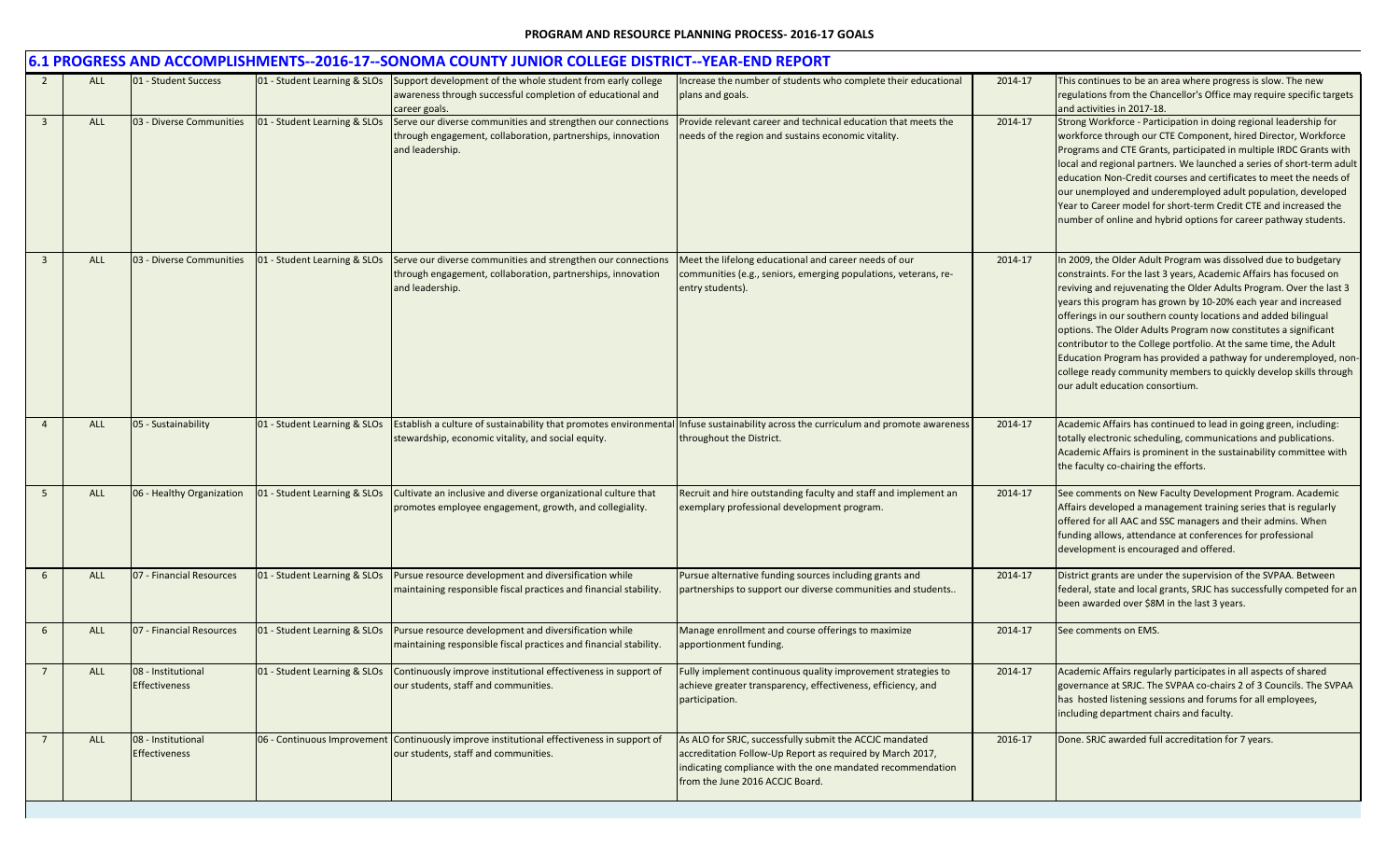|                 | <b>FINANCE AND ADMINISTRATIVE SERVICES</b> |                                            |                                                         |                                                                                                                                                                                                                                                                                                                        |                                                                                                                                                                         |                        |                                                                                                                        |  |  |  |  |
|-----------------|--------------------------------------------|--------------------------------------------|---------------------------------------------------------|------------------------------------------------------------------------------------------------------------------------------------------------------------------------------------------------------------------------------------------------------------------------------------------------------------------------|-------------------------------------------------------------------------------------------------------------------------------------------------------------------------|------------------------|------------------------------------------------------------------------------------------------------------------------|--|--|--|--|
| Goal            | Location                                   | <b>Strategic Plan Goal</b>                 | <b>Mission</b>                                          | Goal                                                                                                                                                                                                                                                                                                                   | <b>Objective</b>                                                                                                                                                        | <b>Time Frame</b>      | <b>Progress to Date</b>                                                                                                |  |  |  |  |
| Rank            |                                            |                                            |                                                         |                                                                                                                                                                                                                                                                                                                        |                                                                                                                                                                         |                        |                                                                                                                        |  |  |  |  |
| 1               | <b>ALL</b>                                 | 05 - Sustainability                        | 07 - Operational                                        | Sustainability                                                                                                                                                                                                                                                                                                         | <b>Process Paperless Transfers</b>                                                                                                                                      | Two years              | Done                                                                                                                   |  |  |  |  |
| $\mathbf{1}$    | ALL                                        | 05 - Sustainability                        | 07 - Operational                                        | Sustainability                                                                                                                                                                                                                                                                                                         | Have all warehoused paperwork required to be kept be scanned in<br>rather than hard copy                                                                                | <b>Three Years</b>     | Scanning effort suspended due to lack of funds and personnel                                                           |  |  |  |  |
| $\mathbf{1}$    | Santa Rosa                                 | 08 - Institutional<br>Effectiveness        | 06 - Continuous Improvement Institutional effectiveness |                                                                                                                                                                                                                                                                                                                        | Accounting website more interactive and helpful for students                                                                                                            | Three years            | Ongoing effort                                                                                                         |  |  |  |  |
| $\mathbf{1}$    | <b>ALL</b>                                 | 00 - None                                  | 07 - Operational                                        | Ensure optimal payroll services                                                                                                                                                                                                                                                                                        | No payrolls missed                                                                                                                                                      | On - Going             | No payrolls missed                                                                                                     |  |  |  |  |
| $\mathbf{1}$    | ALL                                        | 07 - Financial Resources                   | 06 - Continuous Improvement                             | Keep the Bookstore's Textbook department healthy and<br>Profitable                                                                                                                                                                                                                                                     | Continue to explore ways to manage Textbook department while<br>faced with major competition from online retailers and publishers<br>selling books directly to students | 1 year                 | Goal is moot as bookstore was outsourced                                                                               |  |  |  |  |
| $\overline{2}$  | ALL                                        | 07 - Financial Resources                   |                                                         | 06 - Continuous Improvement Continue expanding branded / logo offerings                                                                                                                                                                                                                                                | provide more items for sale to promote SRJC's unique brand and<br>image                                                                                                 | 1 year                 | Goal is moot as bookstore was outsourced                                                                               |  |  |  |  |
| $\overline{3}$  | ALL                                        | 07 - Financial Resources                   | 07 - Operational                                        | Continue to explore ways to innovate by using online retailers as<br>allies for our business model                                                                                                                                                                                                                     | Use Amazon.com and other online retailers both to increase our<br>customer base for book sales and to source less expensive<br>textbooks for sale in our Bookstore      | 1 year                 | Goal is moot as bookstore was outsourced                                                                               |  |  |  |  |
| 1               | ALL                                        | 08 - Institutional<br><b>Effectiveness</b> | 07 - Operational                                        | The District Police will enhance department-wide Emergency<br>Operations Training (EOC) in order to establish a strong sense of<br>team and unity during any district emergency                                                                                                                                        |                                                                                                                                                                         | Continuous<br>training | <b>Training continues</b>                                                                                              |  |  |  |  |
| $\overline{2}$  | ALL                                        | 08 - Institutional<br><b>Effectiveness</b> | 06 - Continuous Improvement                             | The District Police Department will correct and improve the<br>current CCURE system, which will enhance overall campus<br>security and establish a baseline program for the 20-30"<br>construction plan. Current upgrades will allow future<br>mprovements and connect future emergency alert systems<br>campus wide." | Continued upgrades and improvements to CCURE software and<br>equipment.                                                                                                 | 6-12 months            | Upgrades continue                                                                                                      |  |  |  |  |
| $\overline{3}$  | ALL                                        | 08 - Institutional<br><b>Effectiveness</b> | 07 - Operational                                        | The District Police will consult and work with Health and Safety,<br>Faculty operations, and the Information Technology<br>departments in order to implement and establish a new mass<br>notification system.                                                                                                          | Impliment a plan and collaborate with the said departments to<br>establish a strategic approach once the new system has been<br>identified and purchased.               | 6-12 months            | Regroup system implemented                                                                                             |  |  |  |  |
| $\mathbf{1}$    | <b>ALL</b>                                 | 1/2/3/4/5/6/7/8                            | 1/2/3/4/5/6                                             | Manage and complete infrastructure projects and Space<br><b>Planning District Wide.</b>                                                                                                                                                                                                                                | Plan, design, bid and complete infrastructure projects that would<br>benefit the success of student support.                                                            | 2016-2017              | Several infrastructure projects completed, more projects are in the<br>aueue                                           |  |  |  |  |
| $\overline{2}$  | ALL                                        | 1/2/3/4/5/6/7/8                            | 1/2/3/4/5/6                                             | Work with the Capital Projects department on establishing the<br>2017-2021 Capital Outlay Plan.                                                                                                                                                                                                                        | Complete the FMP in order to start the spend out of Measure H<br>funds.                                                                                                 | 2016-2021              | Plan established, continued planning changes                                                                           |  |  |  |  |
| $\overline{3}$  | <b>ALL</b>                                 | 1/2/3/4/5/6/7/8                            | 1/2/3/4/5/6                                             | Develop and submit the District Five-Year Scheduled<br>Maintenance Plan to the State.                                                                                                                                                                                                                                  | Prepare and obtain Board of Trustee approval and then submit to<br>State.                                                                                               | 2016-2021              | Ongoing item every year                                                                                                |  |  |  |  |
| $\overline{4}$  | <b>ALL</b>                                 | 1/2/3/4/5/6/7/8                            | 1/2/3/4/5/6                                             | Continue to implement District Wide Energy Conservation<br>Measures and Sustainable Initiatives.                                                                                                                                                                                                                       | Through our Energy and Sustainable Coordinator establish<br>measures as it relates to Prop 39 energy efficient projects.                                                | 2016-2017              | Prop 39 projects in various stages of completion. Have selected<br>contractor to build District's photovoltaic system. |  |  |  |  |
| 5               | ALL                                        | 1/2/3/4/5/6/7/8                            | 1/2/3/4/5/6                                             | mproving the delivery method for the Total Cost of Ownership.                                                                                                                                                                                                                                                          | Through TCO procedures will enable the District to maintain and<br>extend the useful life of our infrastructure equipment.                                              | Ongoing                | Have contracted out to get help putting together TCO plan                                                              |  |  |  |  |
| 6               | ALL                                        | 1/2/3/4/5/6/7/8                            | 1/2/3/4/5/6                                             | Improving the delivery methods of Sustainable processes and<br>procedures as it relates to energy efficiency.                                                                                                                                                                                                          | The replacement of the Co-Generation Plant with new technology<br>in order to reduce our utilities cost.                                                                | 2016-2018              | In progess - Co generation will still have a place in the District's<br>overall energy planning                        |  |  |  |  |
| $7\overline{ }$ | <b>ALL</b>                                 | 1/2/3/4/5/6/7/8                            | 1/2/3/4/5/6                                             | Improving the delivery methods of sustainable methods as it<br>relates to energy efficient projects.                                                                                                                                                                                                                   | The establishment of Photovoltaic panels in order to reduce our<br>utilities cost.                                                                                      | 2016-2018              | District is in the process of putting up a substantial photovoltaic<br>system                                          |  |  |  |  |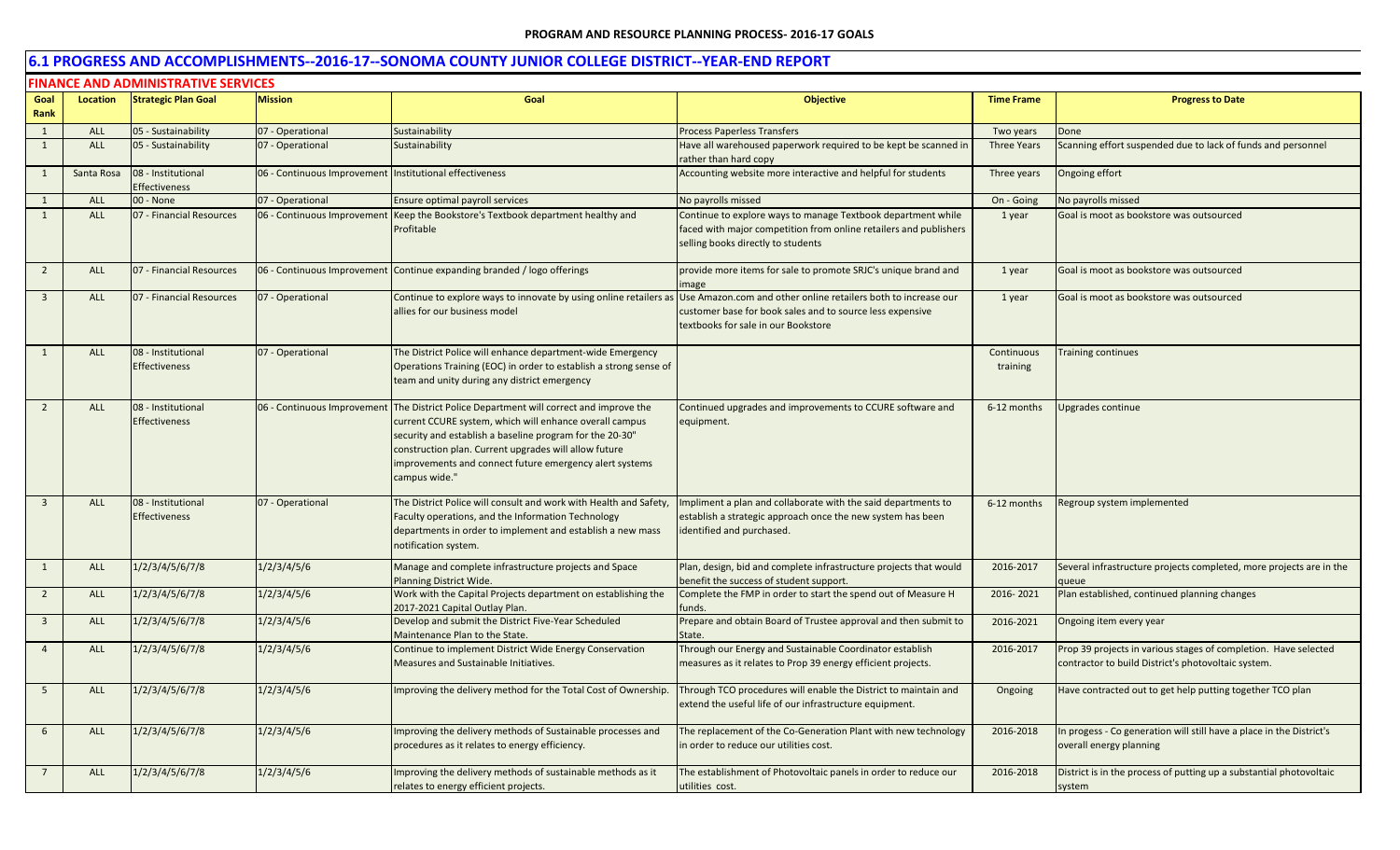|                         |            |                           |                  | 6.1 PROGRESS AND ACCOMPLISHMENTS--2016-17--SONOMA COUNTY JUNIOR COLLEGE DISTRICT--YEAR-END REPORT |                                                                                                                                                                                                                                                              |         |                                                                                                                                                                                                                                                                                                                  |
|-------------------------|------------|---------------------------|------------------|---------------------------------------------------------------------------------------------------|--------------------------------------------------------------------------------------------------------------------------------------------------------------------------------------------------------------------------------------------------------------|---------|------------------------------------------------------------------------------------------------------------------------------------------------------------------------------------------------------------------------------------------------------------------------------------------------------------------|
|                         | <b>ALL</b> | 06 - Healthy Organization | 07 - Operational | Update the District's Hazard Communication Program                                                | 1. Review 8 CCR 5194.<br>2. Update District's written plan.<br>3. Update the District's chemical inventory.<br>4. Secure an on-line SDS and chemical inventory management<br>program.<br>5. Train affected employees on the updated program and<br>rocedures | 2016/17 | In progress: Secured the SiteHawk On-Line SDS Management<br>Progrram. Obtaining chemical lists from departments, and purging<br>unused chemicals. Uploaded Chemicatry, Life Science and Custodial.<br>First round of training for EHS staff complete. Still need to update<br>plan and train departmental staff. |
| $\overline{2}$          | ALL        | 06 - Healthy Organization | 07 - Operational | Update the District's Blood Borne Pathogens Program                                               | 1. Review 8 CCR 5193.<br>2. Update District's written plan.<br>3. Train affected employees on the updated program and<br>procedures.                                                                                                                         | 2016/17 | n progress: Draft plan prepared.                                                                                                                                                                                                                                                                                 |
| $\overline{\mathbf{3}}$ | ALL        | 06 - Healthy Organization | 07 - Operational | Create a Written District Ergonomics Program                                                      | . Review 8 CCR 5110.<br>2. Update District's written plan.<br>3. Train affected employees on the updated program and<br>procedures.                                                                                                                          | 2016/17 | Remove: We do not need a written plan. Current process is more<br>than adequate.                                                                                                                                                                                                                                 |
| $\overline{4}$          | ALL        | 06 - Healthy Organization | 07 - Operational | Updated the District's Respiratory Protection Program                                             | 1. Review 8 CCR 5144.<br>2. Update District's written plan.<br>3. Train affected employees on the updated program and<br>procedures.                                                                                                                         | 2016/17 | In progress                                                                                                                                                                                                                                                                                                      |
| 5                       | ALL        | 06 - Healthy Organization | 07 - Operational | Continue to review EHS Learning Management System                                                 | 1. Identify the characteristics and features of an effective District<br>LMS for employee training.<br>2. Keep up with the development of the Community College<br>System-wide integration of Canvas.                                                        | 2016/17 | In progress: Acquired the OTIS LMS System to evaluate. Created<br>Active Shooter Response Training, working on Injury and Illness<br>Prevention Program.                                                                                                                                                         |
| 6                       | ALL        | 06 - Healthy Organization | 07 - Operational | Building Safety Inspection Program (On-going)                                                     | 1. PSTC, Bech and Shuhaw re-inspection.<br>2. Follow-up on high priority items from the SWACC inspection.<br>3. Pick three more buildings for inspection.                                                                                                    | 2016/17 | Changing scope: Current program is to onerous. Creating an new<br>program to focus on hazard specific inspections.                                                                                                                                                                                               |
|                         | ALL        | 06 - Healthy Organization | 07 - Operational | Aerial Lift Training (On-going)                                                                   | 1. Identify next group to train.<br>2. Train identified group.<br>3. Set up annual inspection and certification contract for District's<br>aerial lifts.                                                                                                     | 2016/17 | On-going.                                                                                                                                                                                                                                                                                                        |
| 8                       | ALL        | 06 - Healthy Organization | 07 - Operational | Fork Lift Training (On-going)                                                                     | 1. Identify next group to train.<br>2. Train identified group.<br>3. Set up annual inspection and certification contract for District's<br>fork lifts.                                                                                                       | 2016/17 | On-going.                                                                                                                                                                                                                                                                                                        |
| 9                       | ALL        | 06 - Healthy Organization | 07 - Operational | <b>Emergency Management Program (Building and Area Safety</b><br>Coordinators)                    | L. Develop a database to track the Building and Area Safety<br>Coordinators.<br>2. Work with Petaluma Campus to finalize BEPs.<br>3. Work with Santa Rosa Campus, PSTC, SWSR Center and Shone<br>Farm to complete draft BEPs.                                | 2016/17 | In progress as part of the October 2017 Great California ShakeOut.                                                                                                                                                                                                                                               |
| 10                      | ALL        | 06 - Healthy Organization | 07 - Operational | <b>Emergency Management Program (Emergency Operations</b><br>Center)                              | 1. EOC Staffing: Assign all managers.<br>2. Update the District Emergency Operations Plan.<br>3. Stock the EOC.<br>4. Develop a training plan for 2017.                                                                                                      | 2016/17 | Done                                                                                                                                                                                                                                                                                                             |
| 11                      | <b>ALL</b> | 06 - Healthy Organization | 07 - Operational | .Emergency Management Program (Budget)                                                            | 1. Work with Finance and Administrative Services to create and<br>augment the budget for emergency management.                                                                                                                                               | 2016/17 | Done                                                                                                                                                                                                                                                                                                             |
| 12                      | <b>ALL</b> | 06 - Healthy Organization | 07 - Operational | Identify written programs to focus on for 2017/18.                                                | Choose from among these key programs: Chemical Hygiene Plans,<br>Confined Spaces, Electrical Safety, Fall Protection, Hearing<br>Protection & Conservation, IIPP, Ladders, Lockout/Tagout, Medical<br>Waste Management, Personal Protective Equipment.       | 2016/17 | Focusing on Fall Protection, Electrical Safety, Lockout/Tagout.                                                                                                                                                                                                                                                  |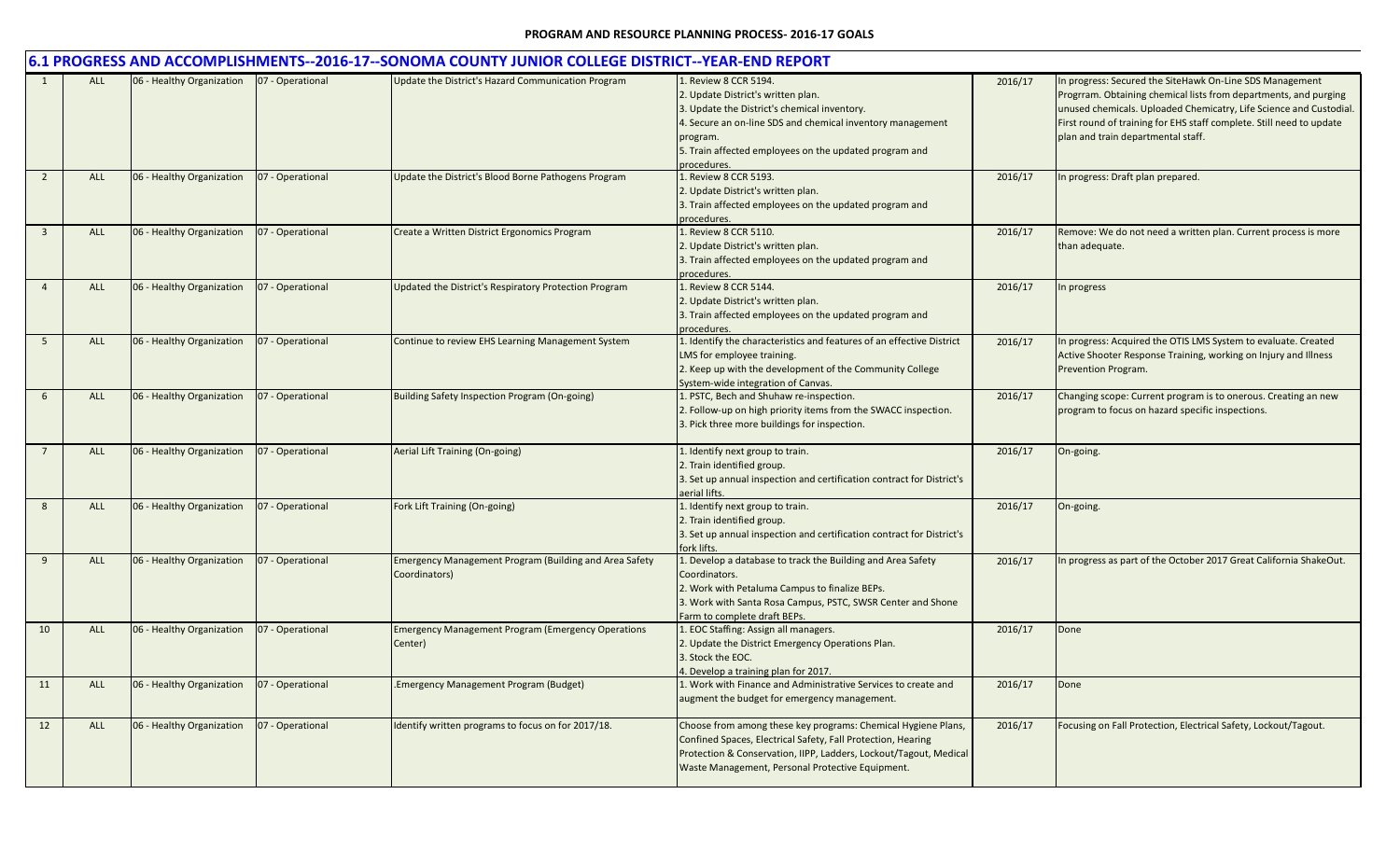|                |            |                                            |                       | 6.1 PROGRESS AND ACCOMPLISHMENTS--2016-17--SONOMA COUNTY JUNIOR COLLEGE DISTRICT--YEAR-END REPORT          |                                                                                                                                                                                                                                                                                                                                                |           |                                                                                                                                                                                                                                                                                                                                                                                                                                                                                                                                              |
|----------------|------------|--------------------------------------------|-----------------------|------------------------------------------------------------------------------------------------------------|------------------------------------------------------------------------------------------------------------------------------------------------------------------------------------------------------------------------------------------------------------------------------------------------------------------------------------------------|-----------|----------------------------------------------------------------------------------------------------------------------------------------------------------------------------------------------------------------------------------------------------------------------------------------------------------------------------------------------------------------------------------------------------------------------------------------------------------------------------------------------------------------------------------------------|
| 13             | <b>ALL</b> | 06 - Healthy Organization                  | 07 - Operational      | Create a District Contractor Safety Agreement and have it<br>integrated into the contract bidding process. | 1. Review agreements from other colleges and universities<br>2. Create the District's agreement.<br>3. Review with Fac. Ops., Purchasing, Capital Projects.<br>4. Review with District's legal counsel.<br>5. Work with Purchasing to integrate into the contract bidding<br>process.                                                          | 2016/17   | In progress: Created agreement, but need to work with Purchasing to<br>integrate into bidding process.                                                                                                                                                                                                                                                                                                                                                                                                                                       |
| 14             | <b>ALL</b> | 06 - Healthy Organization                  | 07 - Operational      | <b>Quinn Pool Chlorination Process Review</b>                                                              | 1. Get quotes on a HVAC and storage capacity review.<br>2. Complete review.<br>3. Implement recommendations.                                                                                                                                                                                                                                   | 2016/17   | Complete, but implementation will be part of Quinn remodel.                                                                                                                                                                                                                                                                                                                                                                                                                                                                                  |
| 15             | ALL        | 06 - Healthy Organization                  | 07 - Operational      | PSTC Firing Range Safety Compliance Review                                                                 | 1. Use OSHA case as a basis for review of applicable regulations,<br>processes and procedures.<br>2. Meet with PSTC representatives.<br>3. Identify areas that need improvement.<br>1. Improve those areas.                                                                                                                                    | 2016/17   | Removed as not required.                                                                                                                                                                                                                                                                                                                                                                                                                                                                                                                     |
| 16             | <b>ALL</b> | 06 - Healthy Organization                  | 07 - Operational      | Computer Studies 3D Printer Lab                                                                            | 1. Get a quote on proposed ventilation solution.<br>2. Work with Fac. Ops. to implement solution.<br>3. Update EHS Curriculum Review Form.                                                                                                                                                                                                     | 2016/17   | Done except the form.                                                                                                                                                                                                                                                                                                                                                                                                                                                                                                                        |
| 1              | <b>ALL</b> | 00 - None                                  | 00 - None             | <b>Increase Revenues for Copy Center</b>                                                                   | Keep printing work in house                                                                                                                                                                                                                                                                                                                    | on Going  | In Progress                                                                                                                                                                                                                                                                                                                                                                                                                                                                                                                                  |
| $\overline{2}$ | <b>ALL</b> | 08 - Institutional<br><b>Effectiveness</b> |                       | 06 - Continuous Improvement Improve Customer Service Levels                                                | Improve communication with end users and provide more<br>information on copy center services and pricing to requestors                                                                                                                                                                                                                         | On Going  | In Progress                                                                                                                                                                                                                                                                                                                                                                                                                                                                                                                                  |
| $\mathbf{3}$   | ALL        | 08 - Institutional<br><b>Effectiveness</b> |                       | 06 - Continuous Improvement Implement Work Order Process in Escape                                         | Automate the work order and billing process                                                                                                                                                                                                                                                                                                    | on Going  | Done                                                                                                                                                                                                                                                                                                                                                                                                                                                                                                                                         |
| 1              | ALL        | 01 - Student Success                       | 07 - Operational      | Upgrading SIS to a next generation commercial product                                                      | Work with planning teams and Sig Consulting to help define next<br>generation ERP needs                                                                                                                                                                                                                                                        | 36 months | Currently the district is in the SIS RFP process, next steps are<br>reviewing vendor product demos scheduled for October through<br>November 2017.                                                                                                                                                                                                                                                                                                                                                                                           |
| $\overline{2}$ | ALL        | 04 - Facilities/Technology                 | 07 - Operational      | backbone                                                                                                   | Upgrade Network Infrastructure from 1 GHz backbone to 10 GHz Year 1 - Upgrade the core router and switches \$2M project. Buy<br>Nimble Network storage appliance.<br>Year 2- Upgrade wiring and switches, upgrade wireless access<br>points.<br>Year 3- Upgrade wiriing and switches and access points and<br>expand adding new access points. | 36 months | \$1.5M of new CISCO access points and switches (higher speeed and<br>battery backups for phones), Investigated firewall choices and picked<br>Palo Alto to be purchased. Purchased and installed \$425K for new<br>staff computers. \$30K for network repairs. Planned Petaluma server<br>room HVAC and SR HVAC and remodel. \$25K fiber wiring of Emeritus.                                                                                                                                                                                 |
| $\overline{3}$ | <b>ALL</b> | 07 - Financial Resources                   | 07 - Operational      | PCI Compliance                                                                                             | Upgrade card readers to be compliant to new standard for chip on<br>card credit cards. Make sure all vendors are compliant                                                                                                                                                                                                                     | 12 months | We have completed upgrading all district credit card readers to PCI<br>chip on card compliant readers. We are still in the process of<br>upgrading our Visual Studio VB. Net development environment to<br>version 2015/.Net 4.6 in order to meet the PCI compliant transport<br>layer security TLS 2.0. We expect to complete this upgrade by the<br>end of September 2017. Once our software has been upgraded, we<br>will then schedule a PCI Audit/Attestation with First Data (our Credit<br>Card processor) for this coming Fall 2017. |
| $\overline{4}$ | ALL        | 07 - Financial Resources                   | 02 - Student Services | Replace obsolete Financial Aid system with a new system                                                    | Transistion to a new Fin Aid system to replace the discontinued<br>Regent Fam system                                                                                                                                                                                                                                                           | 24 months | We have completed implementing our new Financial Aid system<br>called PowerFaids. We are in the process to complete the MIS<br>Financial Aid reporting by the end of September. In addition, we still<br>need to automate the SIS to PowerFaids weekly update process.<br>Currently this is a manual process.                                                                                                                                                                                                                                |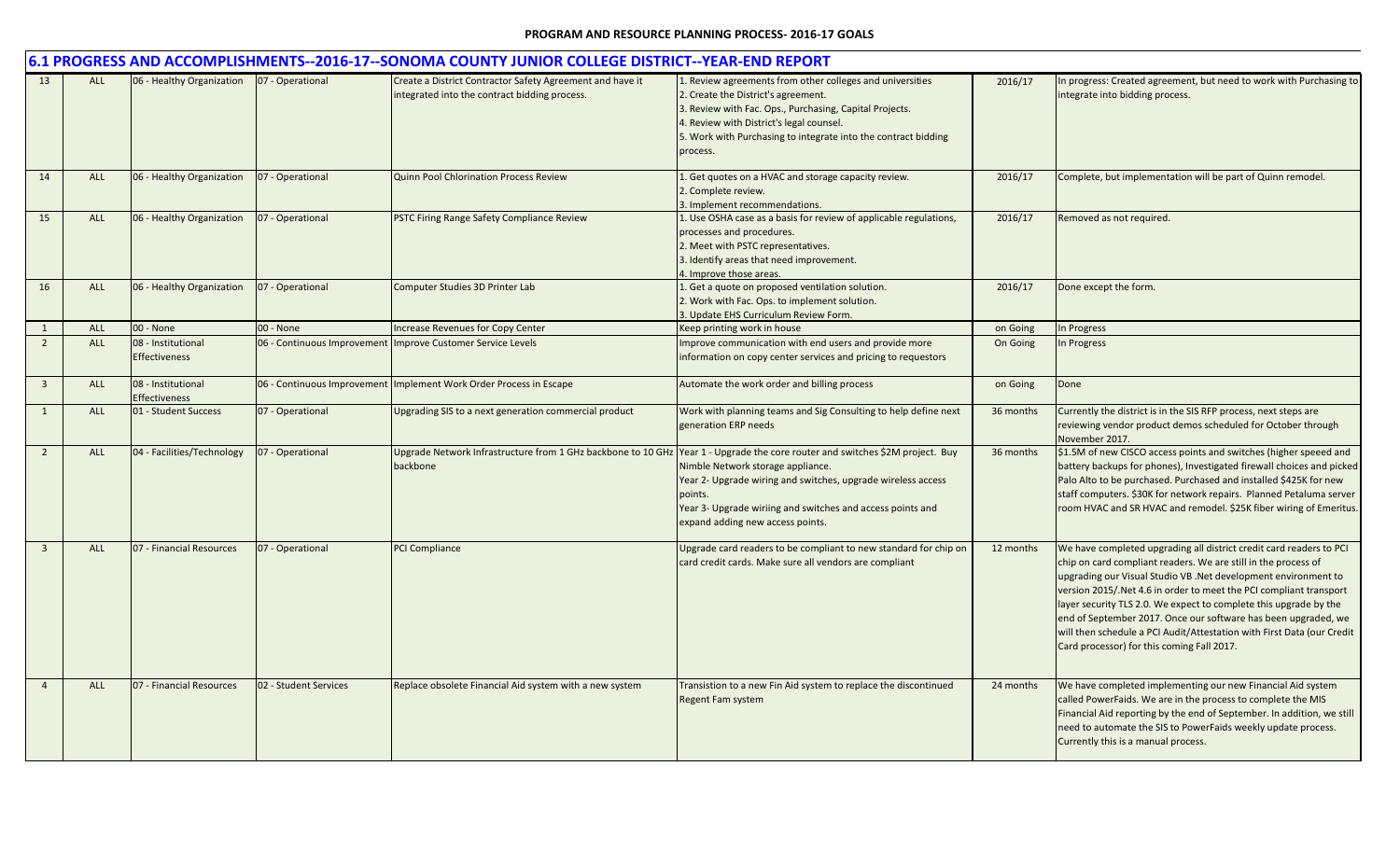|   | 6.1 PROGRESS AND ACCOMPLISHMENTS--2016-17--SONOMA COUNTY JUNIOR COLLEGE DISTRICT--YEAR-END REPORT |                                            |                                                  |                                                                                                            |                                                                                                                                                                                      |            |                                                                                                                                                                                                                                                                                                                                                  |  |  |  |  |
|---|---------------------------------------------------------------------------------------------------|--------------------------------------------|--------------------------------------------------|------------------------------------------------------------------------------------------------------------|--------------------------------------------------------------------------------------------------------------------------------------------------------------------------------------|------------|--------------------------------------------------------------------------------------------------------------------------------------------------------------------------------------------------------------------------------------------------------------------------------------------------------------------------------------------------|--|--|--|--|
|   | <b>ALL</b>                                                                                        | 01 - Student Success                       | 06 - Continuous Improvement Migrate to CC Portal |                                                                                                            | Replace SIS student and faculty portals with CCC standard                                                                                                                            | 12 months  | We were not able to consolidate the state MyPath CCC portal with<br>our existing student and faculty portals due to technology limitations<br>between MyPath and our SIS system. However, we were successful<br>in implementing SSO (single sign on) which enables direct links<br>between our student and faculty portals to Canvas and MyPath. |  |  |  |  |
|   | <b>ALL</b>                                                                                        | 02 - Academic Excellence                   | 02 - Student Services                            | <b>Adopt CCC Common Assessment Tool</b>                                                                    | Adopt CCC common assessment tool when available to replace<br>discontinued Compass Assessment tool                                                                                   | 12 months  | Since CCC Common Assessment tool (CAI) was delayed until<br>sometime in late 2018 or early 2019, we successfully implemented<br>CAPP for Math, English, and ESL assessment tests in November 2016.                                                                                                                                               |  |  |  |  |
|   | <b>ALL</b>                                                                                        | 02 - Academic Excellence                   | 01 - Student Learning & SLOs                     | <b>Adopt CANVAS for online learning</b>                                                                    | Migrate CATE and MOODLE online classes to CANVAS                                                                                                                                     | 12 months  | We have completed the implementation of CANVAS including Single<br>Sign On (SSO) and the discontinuance of both CATE and Moodle prior<br>to the start of classes for Fall 2017.                                                                                                                                                                  |  |  |  |  |
| 8 | <b>ALL</b>                                                                                        | 02 - Academic Excellence                   |                                                  | 06 - Continuous Improvement Implement standard instructor work station on all SRJC sites                   | Work with Media and Academic Affairs to develope and<br>implement a single standard hardware and software configuration<br>for a consistent instructor station standard for the SRJC | 24 months  | We have converted all instructor stations except 3 to the new<br>standard software and consistent hardware standards depending on<br>the room and applications area. The remaining three will be done by<br>the end of this calendar year.                                                                                                       |  |  |  |  |
|   | <b>ALL</b>                                                                                        | 08 - Institutional<br><b>Effectiveness</b> |                                                  | 06 - Continuous Improvement Improve District's staff knowledge of the procurement process                  | Provide on going training to internal staff on procurement<br>requirements, use of finance system for issue of requisitions                                                          | On - Going | On Going: Training was provided in 2016-17. More training to be<br>provided in 2017-18.                                                                                                                                                                                                                                                          |  |  |  |  |
|   | <b>ALL</b>                                                                                        | 08 - Institutional<br><b>Effectiveness</b> |                                                  | 06 - Continuous Improvement   Improve the effectiveness of the current business process for<br>contracting | Document and review the current business process for contract<br>forms and vendor requirements and streamline the process for<br>increased efficiency                                | On Going   | On going.                                                                                                                                                                                                                                                                                                                                        |  |  |  |  |
|   | <b>ALL</b>                                                                                        | 08 - Institutional<br><b>Effectiveness</b> |                                                  | 06 - Continuous Improvement Improve knowledge base of the Purchasing Staff                                 | Provide on going training to purchasing staff on procurement<br>methods allowed under state law, review and streamline current<br>business processes                                 | On going   | On going.                                                                                                                                                                                                                                                                                                                                        |  |  |  |  |
|   |                                                                                                   |                                            |                                                  |                                                                                                            |                                                                                                                                                                                      |            |                                                                                                                                                                                                                                                                                                                                                  |  |  |  |  |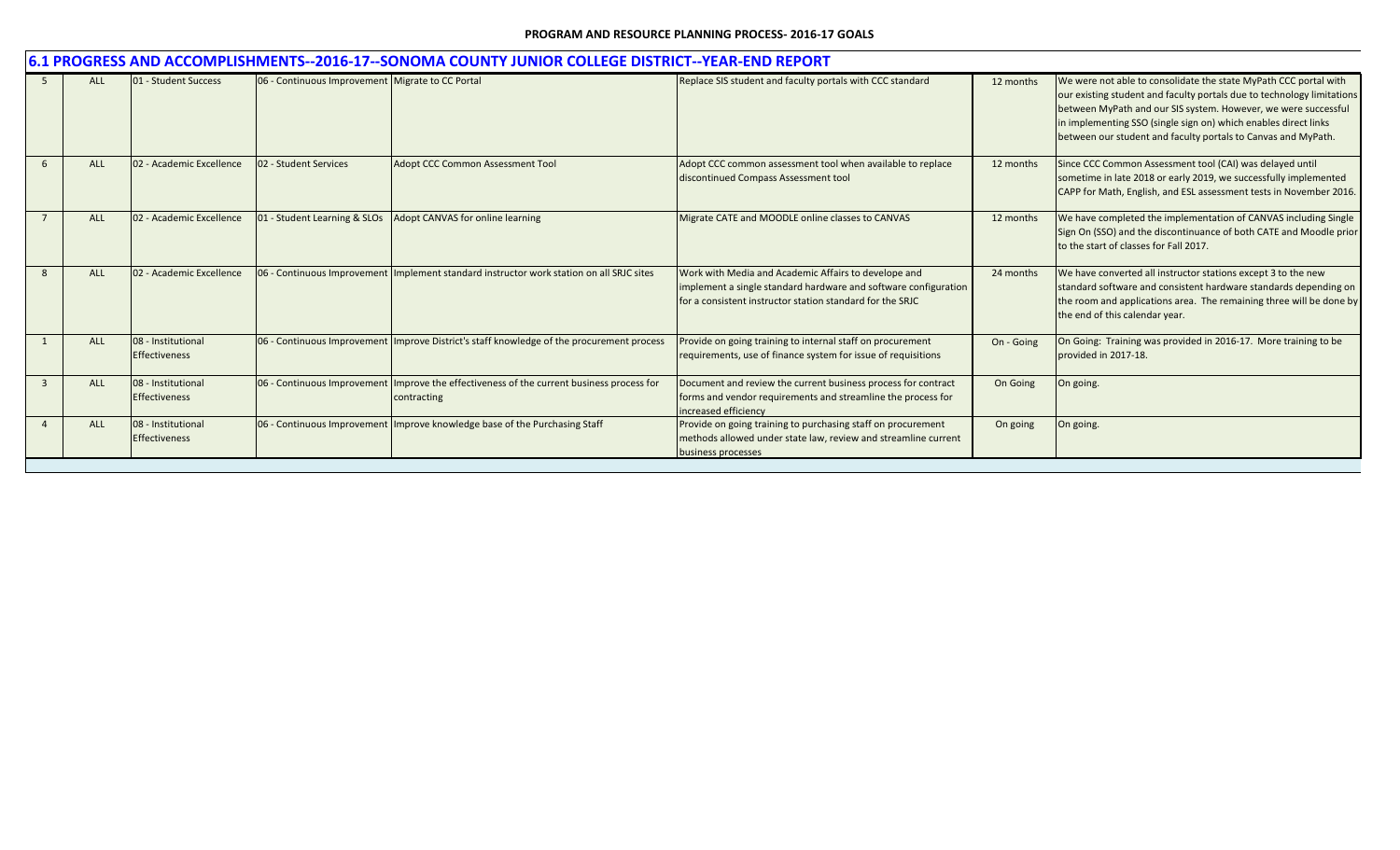|                | <b>PETALUMA CAMPUS</b> |                                            |                                       |                                                                                                                                                                                  |                                                                                                                                                                                                                                                                  |                   |                                                                                                                                                                                                                                                                                                   |  |  |  |
|----------------|------------------------|--------------------------------------------|---------------------------------------|----------------------------------------------------------------------------------------------------------------------------------------------------------------------------------|------------------------------------------------------------------------------------------------------------------------------------------------------------------------------------------------------------------------------------------------------------------|-------------------|---------------------------------------------------------------------------------------------------------------------------------------------------------------------------------------------------------------------------------------------------------------------------------------------------|--|--|--|
| Goal<br>Rank   | Location               | <b>Strategic Plan Goal</b>                 | <b>Mission</b>                        | Goal                                                                                                                                                                             | <b>Objective</b>                                                                                                                                                                                                                                                 | <b>Time Frame</b> | <b>Progress to Date</b>                                                                                                                                                                                                                                                                           |  |  |  |
| 1              | <b>VP Petaluma</b>     | 08 - Institutional<br><b>Effectiveness</b> | 01 - Student Learning & SLOs          | 1.0 Continue to participate in the successful implementation of<br><b>SRJC's Strategic Plan</b>                                                                                  | 1.1 Support implement SRJC Petaluma's Educational Master Plan                                                                                                                                                                                                    | 2016-17           | In progress: PLC engages with Petaluma faculty and classified<br>professionals to meet the goals and objectives of SRJC's Strategic                                                                                                                                                               |  |  |  |
| $\overline{2}$ | VP Petaluma            | 04 - Facilities/Technology                 | 01 - Student Learning & SLOs          | 2.0 Actively engage in SRJC's facilities master planning                                                                                                                         | 2.1 Lead site-based planning designed to initiate Measure H: 2030<br>Plan projects for SRJC Petaluma facilities, technology and<br>insfrastructure                                                                                                               | 2016-17           | In progress: SRJC Petaluma was approved by BOT as early start<br>Measure H project; architect selected; planning teams and Steering<br>Committee formed for Student Services and STEM/Science, meeting<br>throughout the spring semester.                                                         |  |  |  |
| $\overline{3}$ | <b>VP Petaluma</b>     | 07 - Financial Resources                   | $03 -$<br>Vitality/Equity/Stewardship | 3.0 Continue to grow SRJC Petaluma enrollment in support of<br>the 20K by 2020 President's challenge                                                                             | 3.1 Support SRJC Petaluma outreach, scheduling, and retention<br>programs, practices and initiatives showing success in growing<br>enrollment with target populations (Latino/a's, non credit, older<br>adults, high school students, incumbent workers, online) | 2016-17           | In progress: With a focus on student retention (student success<br>teams), non-credit/Latino (ESL outreach), concurrent high school<br>enrollment (JumpStart), and CTE program growth (Yoga, Cyber<br>Security, Vet Tech, Digital Audio).                                                         |  |  |  |
|                | <b>VP Petaluma</b>     | 07 - Financial Resources                   | 06 - Continuous Improvement           | 4.0 Continue to explore and develop opportunities to diversify<br>the SRJC Petaluma funding base and contribute to the reduction<br>of the District's structural budget deficit. | 4.1 Actively participate in District-wide efforts to reduce and<br>balance human resource and financial expenditures                                                                                                                                             | 2016-17           | Completed: Vice President Saldana-Talley worked with PLC to made<br>budget reductions for FY 2017/18 from SSSP, Student Equity, and the<br>Unrestricted General Fund.                                                                                                                             |  |  |  |
|                | <b>VP Petaluma</b>     | 07 - Financial Resources                   | $03 -$<br>Vitality/Equity/Stewardship |                                                                                                                                                                                  | 4.2 Research and explore entrepreneurial opportunities, grant-<br>funded programs and public/private partnerships that serve the<br>needs of students and the local community                                                                                    | 2016-17           | Ongoing: Deans Williams and Long are actively engaged in<br>discussions with SSU, community business partners, the City of<br>Petaluma and others to identify projects and partnership<br>opportunities.                                                                                          |  |  |  |
|                | <b>VP Petaluma</b>     | 07 - Financial Resources                   | $03 -$<br>Vitality/Equity/Stewardship |                                                                                                                                                                                  | 4.3 Continue to pursue development of an equitable districtwide<br>resource allocation model                                                                                                                                                                     | 2016-17           | Ongoing: Vice President Saldana-Talley participates in weekly<br>meetings of SRJC Vice Presidents to focus on staffing and budget<br>needs, including the development of plans to address SRJC's budget<br>deficit.                                                                               |  |  |  |
|                | <b>VP Petaluma</b>     | 01 - Student Success                       | 02 - Student Services                 | 5.0 Engage in District efforts to develop and grow the Sonoma<br><b>Promise Program</b>                                                                                          | 5.1 Work with local K-12 districts and community partners to<br>identify resources and communicate to parents and students                                                                                                                                       | 2016-17           | In progress: SRJC Petaluma's Outreach Team has now engaged four<br>regional high schools (Casa Grande, Petaluma, Rancho Cotate,<br>Sonoma) in the highly successful JumpStart program, with plans to<br>expand to Novato and Tech Highs next year.                                                |  |  |  |
| 6              | <b>VP Petaluma</b>     | 08 - Institutional<br><b>Effectiveness</b> | 07 - Operational                      | 6.0 Expand and foster SRJC Petaluma branding, public relations,<br>communication, outreach, and involvement in and connection<br>with the local community                        | 6.1 Complete the process to define and communicate an<br>identifiable and distinct brand for SRJC Petaluma                                                                                                                                                       | 2016-17           | Completed: In partnership with the Petaluma-based The Design<br>Guild, "Learn Your Way" was introduced at this year's community<br>breakfast; plans are underway to develop outreach and marketing<br>collateral in keeping with the SRJC Petaluma brand.                                         |  |  |  |
|                | VP Petaluma            | 08 - Institutional<br><b>Effectiveness</b> | $03 -$<br>Vitality/Equity/Stewardship |                                                                                                                                                                                  | 6.2 Create mutually supportive local partnerships                                                                                                                                                                                                                | 2016-17           | In progress: SRJC Petaluma continues to partner with the City of<br>Petaluma Economic Development team in the Talent Attraction<br>project; Dean Williams is working with SSU on plans to offer a<br>Business Administration degree via Extended Education that will be<br>located on the campus. |  |  |  |
| 6              | VP Petaluma            | 03 - Diverse Communities                   | 05 - Civic Engagement                 |                                                                                                                                                                                  | 6.3 Facilitate accomplishment of the Friends of SRJC Petaluma<br>Trust 20th/100th Anniversary \$200,000 fund development goal                                                                                                                                    | 2016-17           | In progress: As of July 2017, 100th/20th Anniversary donations total<br>almost \$186,000. Plans are underway with past VP Doug Garrison to<br>expand fund development efforts in support of this goal.                                                                                            |  |  |  |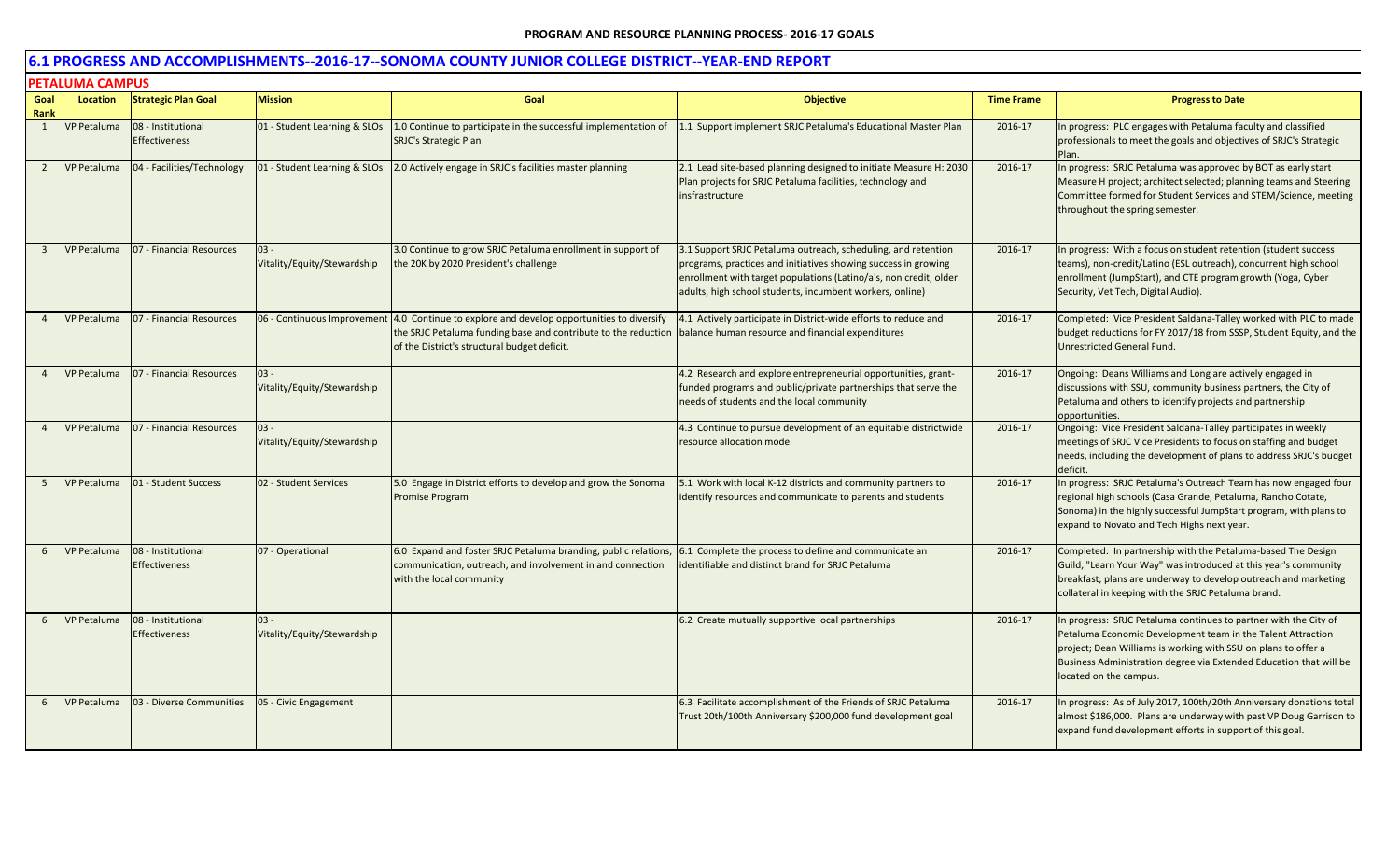|                         |                       |                                     |                                       | 6.1 PROGRESS AND ACCOMPLISHMENTS--2016-17--SONOMA COUNTY JUNIOR COLLEGE DISTRICT--YEAR-END REPORT |                                                                                                                                                              |           |                                                                                                                                                                                                                                                                                                                                                                                                                                                                                                                                                                                      |
|-------------------------|-----------------------|-------------------------------------|---------------------------------------|---------------------------------------------------------------------------------------------------|--------------------------------------------------------------------------------------------------------------------------------------------------------------|-----------|--------------------------------------------------------------------------------------------------------------------------------------------------------------------------------------------------------------------------------------------------------------------------------------------------------------------------------------------------------------------------------------------------------------------------------------------------------------------------------------------------------------------------------------------------------------------------------------|
| 6                       | <b>VP Petaluma</b>    | 03 - Diverse Communities            | 05 - Civic Engagement                 |                                                                                                   | 6.4 Facilitate a successful 6th Annual Building Community<br>Breakfast and accomplishment of event fundraising goals                                         | 2016-17   | Completed: The 6th Annual Building Community Breakfast was<br>another sold out success. Nearly 300 participants were in<br>attendance at the event hosted by the Friends of Petaluma Campus<br>Trust. Proceeds from this year's event were nearly double what was<br>raised in the previous year, bringing in \$26,231 to support campus<br>endowments and nearly \$15,000 in donations. Endowment<br>investment payouts over the past nine years have provided nearly<br>\$178,000 for campus programs and services. Friends assets for 2016-<br>17 surpassed the \$1 million mark. |
| 6                       | VP Petaluma           | 03 - Diverse Communities            | 05 - Civic Engagement                 |                                                                                                   | 6.5 Continue to grow community awareness through the annual<br>SRJC Petaluma LumaFest Community Open House and Education<br>Fair                             | 2016-17   | Completed: SRJC Petaluma's 2nd annual LumaFest was held on<br>October 16, 2016 to a record attendance of over 4,000.                                                                                                                                                                                                                                                                                                                                                                                                                                                                 |
| 6                       | VP Petaluma           | 08 - Institutional<br>Effectiveness | 05 - Civic Engagement                 |                                                                                                   | 6.6 Communicate an annual report of SRJC Petaluma outcomes,<br>accomplishments, successes and impact on the community                                        | 2016-17   | Completed: Vice President Saldana-Talley presented the State of the<br>Campus report to over 300 community members during this year's<br>Building Community Breakfast, The presentation was videotaped and<br>broadcast on local community access televison and presented to<br>community groups throughout the year upon request.                                                                                                                                                                                                                                                   |
| $\overline{7}$          | <b>VP Petaluma</b>    | 06 - Healthy Organization           | 06 - Continuous Improvement           | 7.0 Continue to develop SRJC Petaluma Emergency/Disaster<br>Preparedness                          | 7.1 Support the development of the SRJC Petaluma DOC and<br>emergency preparedness training, infrastructure, planning and<br>organization                    | 2016-17   | n progress: Petaluma DOC met monthly to train, debrief and<br>develop our response in the event of an emergency; Petaluma DOC<br>partnered with EOC in simulations and tabletop exercises throughout<br>the year and section leads participated in trainings as planned.                                                                                                                                                                                                                                                                                                             |
| 8                       | <b>VP Petaluma</b>    | 05 - Sustainability                 | $03 -$<br>Vitality/Equity/Stewardship | 8.0 Continue to develop and implement the SRJC Petaluma<br>Sustainability Initiative              | 8.1 Research and improve transportation options and<br>infrastructure such as bus, SMART train, bicycle, carpool, and<br>electric vehicle charging stations. | 2016-17   | In progress: SRJC Petaluma Green Collaborative met throughout the<br>year to advance sustainable practices on the campus; thanks to their<br>efforts two EV charging stations were installed this year.                                                                                                                                                                                                                                                                                                                                                                              |
| 8                       | <b>VP Petaluma</b>    | 05 - Sustainability                 | $03 -$<br>Vitality/Equity/Stewardship |                                                                                                   | 8.2 Work in support of the Measure H Energy Initiative                                                                                                       | 2016-17   | n progress: SRJC Petaluma photovoltaic project approved by BOT.                                                                                                                                                                                                                                                                                                                                                                                                                                                                                                                      |
| 1                       | Gateway to<br>College | 07 - Financial Resources            | 02 - Student Services                 | 1.0 Enhance partnership with K-12 charter Local Education<br>Agency (LEA)                         | 1.1 Develop updated MOU with LEA                                                                                                                             | 2015-2017 | n progress: Met with LEA several times over AY 2016-2017 but<br>budget has been in development, which is integral to the MOU.                                                                                                                                                                                                                                                                                                                                                                                                                                                        |
| $\mathbf{1}$            | Gateway to<br>College | 01 - Student Success                | 02 - Student Services                 |                                                                                                   | 1.2 Increase the quantity of referrals from Petaluma City Schools<br>personnel                                                                               | 2016-2018 | Accomplished: Approximately 20% of new fall 2017 students from<br>PCS most likely due to intentional outreach directly with local high<br>school counselors and staff.                                                                                                                                                                                                                                                                                                                                                                                                               |
| $\overline{2}$          | Gateway to<br>College | 01 - Student Success                | 02 - Student Services                 | 2.0 Recruit new students every semester                                                           | 2.1 Enroll at least 24 students per semester (depending on facilities<br>capacity) per semester                                                              | 2016-2017 | Accomplished (Ongoing): At least 24 students have been enrolled<br>each semester since last reporting period.                                                                                                                                                                                                                                                                                                                                                                                                                                                                        |
| $\overline{2}$          | Gateway to<br>College | 07 - Financial Resources            | 02 - Student Services                 |                                                                                                   | 2.2 Increase the student persistence rate from fall to spring                                                                                                | 2013-2018 | Accomplished (Ongoing): Enrollment of fall 2016 students into the<br>spring 2017 semester increased, however, completion was not<br>equitable.                                                                                                                                                                                                                                                                                                                                                                                                                                       |
| $\overline{\mathbf{3}}$ | Gateway to<br>College | 01 - Student Success                | 02 - Student Services                 | 3.0 Maintain high student engagement                                                              | 3.1 Increase the student persistence rate from spring to fall                                                                                                | 2016-2018 | Accomplished (Ongoing): Persistence from summer 2016 to fall 2016<br>was increased due to consistent counseling capacity through SSSP<br>during summer intersession.                                                                                                                                                                                                                                                                                                                                                                                                                 |
| $\overline{3}$          | Gateway to<br>College | 01 - Student Success                | 02 - Student Services                 |                                                                                                   | 3.2 Continue hosting GtC Friends & Family events to build<br>connections between students and their supporters                                               | 2016-2017 | Accomplished (Ongoing): This event has been added to the academic<br>calendar for consistent execution. Planning and coordination from<br>adjunct counselors and Student Success Specialist was significant.                                                                                                                                                                                                                                                                                                                                                                         |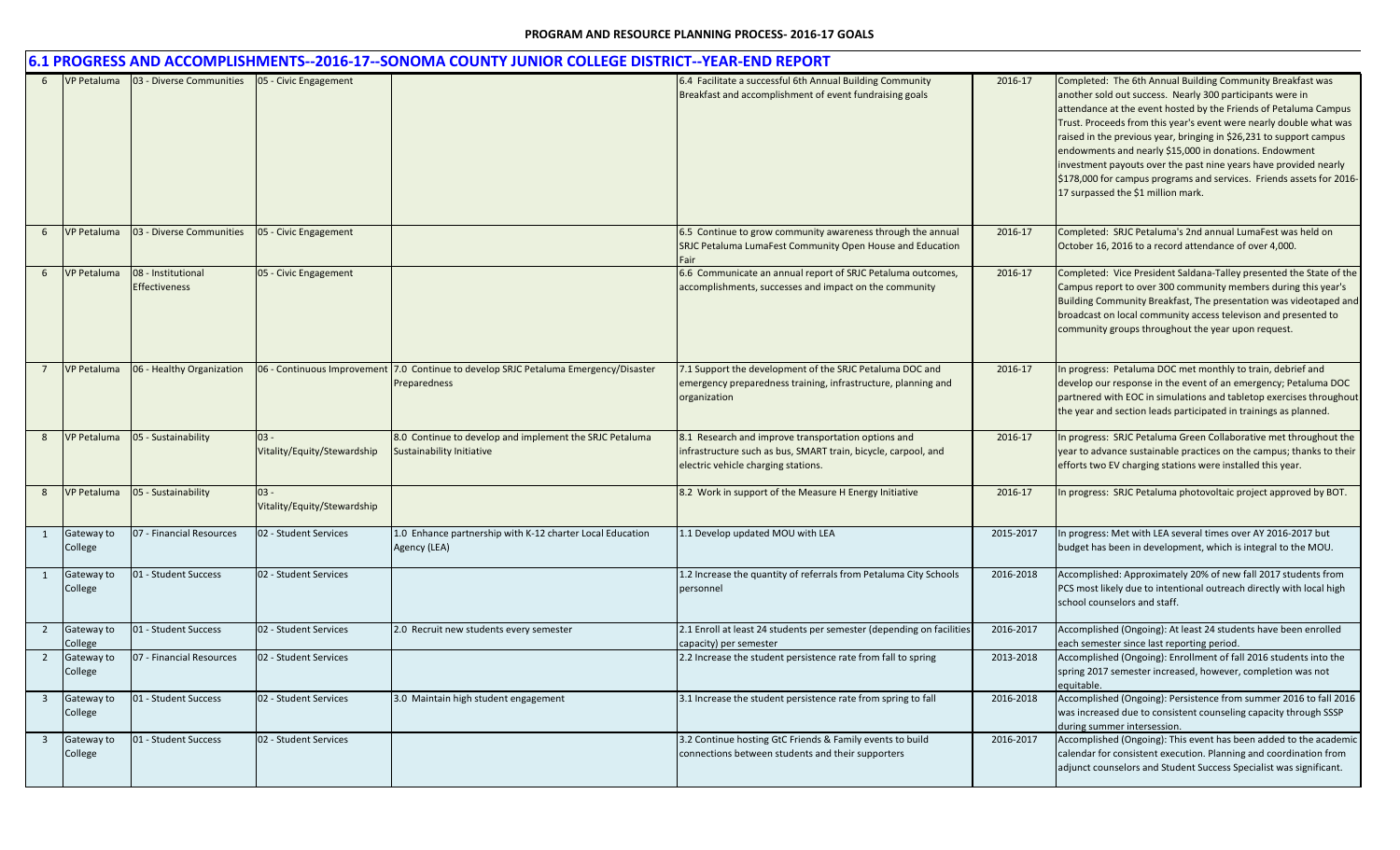|                         |                                        |                            |                                       | 6.1 PROGRESS AND ACCOMPLISHMENTS--2016-17--SONOMA COUNTY JUNIOR COLLEGE DISTRICT--YEAR-END REPORT                                                                                            |                                                                                                                                                                                                                              |           |                                                                                                                                                                                                                                                                                                                                                                                                                                                                          |
|-------------------------|----------------------------------------|----------------------------|---------------------------------------|----------------------------------------------------------------------------------------------------------------------------------------------------------------------------------------------|------------------------------------------------------------------------------------------------------------------------------------------------------------------------------------------------------------------------------|-----------|--------------------------------------------------------------------------------------------------------------------------------------------------------------------------------------------------------------------------------------------------------------------------------------------------------------------------------------------------------------------------------------------------------------------------------------------------------------------------|
|                         | Gateway to<br>College                  | 01 - Student Success       | 02 - Student Services                 | 4.0 Contribute to the District's goal to increase completion of<br>SSSP steps for new students                                                                                               | 4.1 Hold at least 3 Steps to Success events per year when students<br>complete 3 out of 5 steps in one day                                                                                                                   | 2014-2017 | Accomplished (Ongoing): During AY 2015-2016 and 2016-2017 a<br>Student Success Specialist (STNC classification) planned, coordinated,<br>and executed these events in collaboration with Assessment and<br>Admission and Records.                                                                                                                                                                                                                                        |
| $\overline{4}$          | Gateway to<br>College                  | 01 - Student Success       | 01 - Student Learning & SLOs          |                                                                                                                                                                                              | 4.2 Increase student daily attendance in high school courses                                                                                                                                                                 | 2015-2018 | In progress: Attendance has increased for the early fall 2017<br>semester, however, stability is yet to be reached and sustained.                                                                                                                                                                                                                                                                                                                                        |
| 1                       | Petaluma<br>Academic<br><b>Affairs</b> | 01 - Student Success       | 01 - Student Learning & SLOs          | 1.0 Develop and implement an enrollment management and<br>growth plan for SRJC Petaluma, including short- and long-term<br>strategies, increased efficiency, and outreach and marketing      | 1.1 Develop/expand, market, offer, and evaluate outcomes for (a)<br>Transfer Track, (b) Jump Start 2.0 Transfer Track Reserved, (c) day<br>vs evening classes, and (d) SRJC Petaluma Top Majors                              | 2016-2017 | Ongoing collaboration with SSU to finalize partnership MOU and<br>cover letter to propose a 4-year completion program at SRJC<br>Petaluma. Added Social Justice major, Digital Media Audio<br>certificate, Yoga Teacher certificate, built 3 year pathways for HSI;<br>Established Transfer Track as a second template for Petaluma<br>Campus, presented outcome data to DCC/IM, Academic Senate, and<br>AAC.Connections students and facilitated faculty collaboration. |
|                         | Petaluma<br>Academic<br><b>Affairs</b> | 01 - Student Success       | 01 - Student Learning & SLOs          |                                                                                                                                                                                              | 1.2 Maximize enrollment opportunities by analyzing impact of 3<br>different templates on room use efficiency, exploring student<br>demand for day vs evening classes, and increasing evening classes<br>if needed.           | 2016-2017 | Developed with OIR a website to help us analyze room use efficiency<br>with enrollment data, worked with Department Chairs to modify the<br>existing schedule to maximize productivity.                                                                                                                                                                                                                                                                                  |
| $\mathbf{1}$            | Petaluma<br>Academic<br>Affairs        | 01 - Student Success       | 01 - Student Learning & SLOs          |                                                                                                                                                                                              | 1.3 Create with lead faculty webpages for degrees and certificates.                                                                                                                                                          | 2016-2018 | This project was placed on hold while the District considered<br>software that pulls our schedule rotations out of SIS.                                                                                                                                                                                                                                                                                                                                                  |
|                         | Petaluma<br>Academic<br>Affairs        | 01 - Student Success       | 06 - Continuous Improvement           |                                                                                                                                                                                              | 1.4 Identify and promote retention strategies for faculty.                                                                                                                                                                   | 2016-2019 | Continued study of Guided Pathways and student<br>retention/completion best practices; co-chair of the Academic<br>Senate/Administration Guided Pathways workgroup.                                                                                                                                                                                                                                                                                                      |
|                         | Petaluma<br>Academic<br>Affairs        | 01 - Student Success       | 06 - Continuous Improvement           |                                                                                                                                                                                              | 1.5 Build pool of available faculty to assist in staffing classes                                                                                                                                                            | 2016-2019 | Ongoing, participated in District-wide efforts, especially advocating<br>for math faculty.                                                                                                                                                                                                                                                                                                                                                                               |
| $\overline{2}$          | Petaluma<br>Academic<br>Affairs        | 01 - Student Success       | 01 - Student Learning & SLOs          | 2.0 Explore and strengthen CTE presence at SRJC Petaluma                                                                                                                                     | 2.1 Explore development of other CTE programs that support local<br>industry demand, including Digital Audio; identify resources and<br>facilities needed to expand STEM and health programs. Pursue CTE<br>funding sources. | 2016-2018 | Secured Strong Workforce Funds to build out the recording studio.<br>Digital Audio classes will begin Spring 2018. Petaluma's Measure H<br>project was funded by the Board, an architectural firm was selected,<br>and the programming phase is complete.                                                                                                                                                                                                                |
| $\overline{2}$          | Petaluma<br>Academic<br>Affairs        | 01 - Student Success       | 01 - Student Learning & SLOs          |                                                                                                                                                                                              | 2.2 Connect current CTE programs to local industry to build<br>partnerships, identify training opportunities for staff, and build<br>internship opportunities for students.                                                  | 2016-2019 | Ongoing, linkage of services with Contract Ed, Student Equity office,<br>and Work Experience.                                                                                                                                                                                                                                                                                                                                                                            |
| - 3                     | Petaluma<br>Academic<br>Affairs        | 04 - Facilities/Technology | 01 - Student Learning & SLOs          | 3.0 Expand STEM offerings at SRJC Petaluma.                                                                                                                                                  | 3.1 Collaborate with facilities master planning group and<br>departments to develop a plan to expand STEM facilities at SRJC<br>Petaluma                                                                                     | 2016-2019 | Petaluma's Measure H project was funded by the Board, an<br>architectural firm was selected, and the programming phase is<br>complete                                                                                                                                                                                                                                                                                                                                    |
| $\overline{\mathbf{3}}$ | Petaluma<br>Academic<br><b>Affairs</b> | 02 - Academic Excellence   | $03 -$<br>Vitality/Equity/Stewardship |                                                                                                                                                                                              | 3.2 Identify resources and facilities needed to expand STEM and<br>health programs                                                                                                                                           |           | Facilitated diagloge with STEM department chairs, dean, and faculty<br>to discuss STEM opportunities in Petaluma. Identified next steps for<br>Fall 2018.                                                                                                                                                                                                                                                                                                                |
| -4                      | Petaluma<br>Academic<br>Affairs        | 03 - Diverse Communities   | 01 - Student Learning & SLOs          | 4.0 In cooperation with on and off-campus constituent groups,<br>develop and implement a plan that will increase student<br>enrollment in ESL credit and non-credit courses at SRJC Petaluma | 4.1 Collaborate with ELL Outreach Coordinator and ESL<br>department to implement outreach/marketing activities for ESL                                                                                                       | 2016-2018 | Petaluma Administration facilitates a regular ESL/ELL coordination<br>meeting where incoming ESL students and their placement tests<br>results are compared to instructional offerings. ESL offerings are<br>tailored to meet demand.                                                                                                                                                                                                                                    |
| $\overline{4}$          | Petaluma<br>Academic<br>Affairs        | 03 - Diverse Communities   | 01 - Student Learning & SLOs          |                                                                                                                                                                                              | 4.2 Strategically redevelop an enrollment growth and<br>management plan for ESL, including short- and long-range goals,<br>outreach and marketing strategies                                                                 | 2016-2018 | Ongoing through communication with outreach and instructional<br>partners.                                                                                                                                                                                                                                                                                                                                                                                               |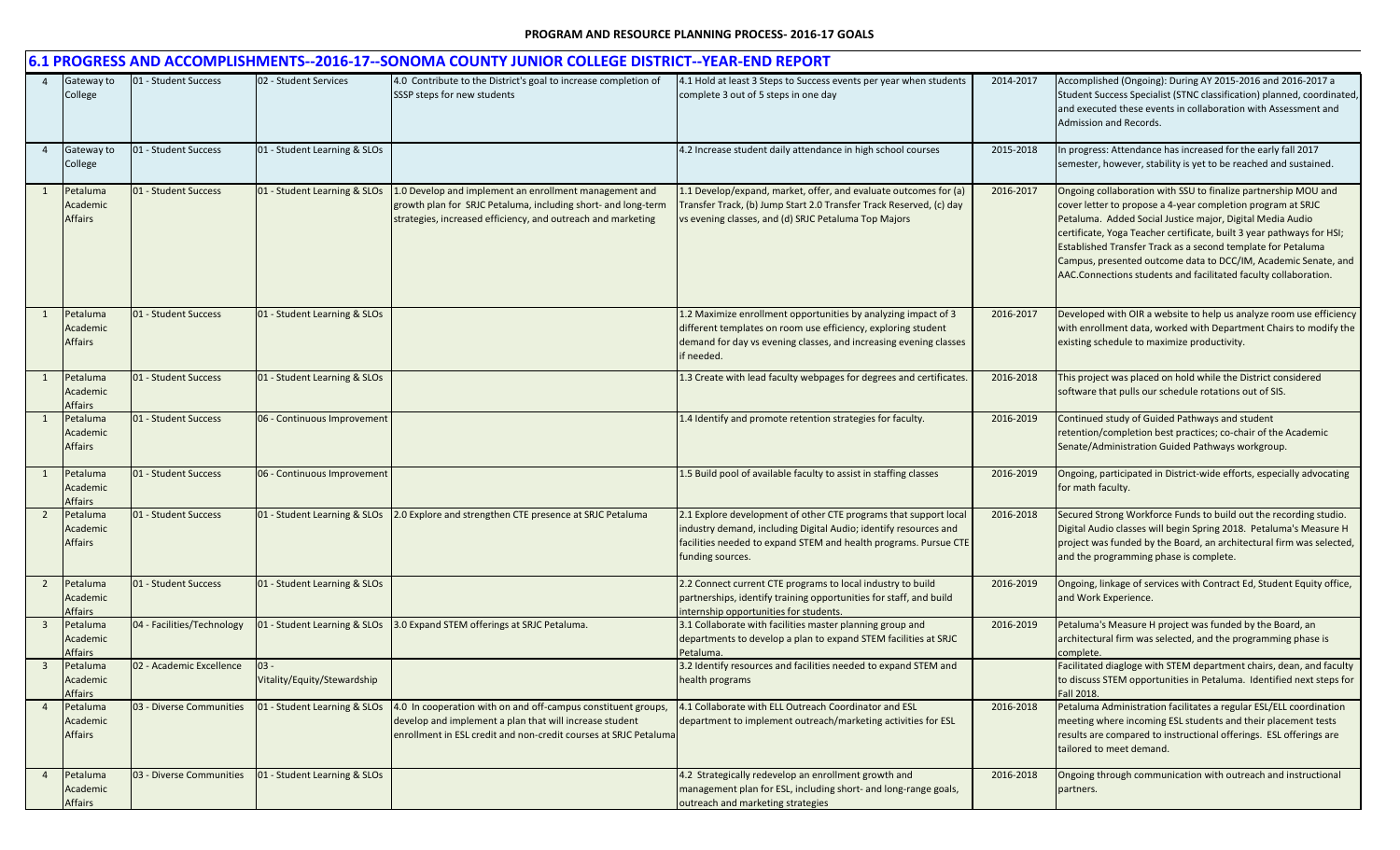|                |                                                    |                                            |                                       | 6.1 PROGRESS AND ACCOMPLISHMENTS--2016-17--SONOMA COUNTY JUNIOR COLLEGE DISTRICT--YEAR-END REPORT                                                                                                                              |                                                                                                                                                                                                                                                                                 |                                    |                                                                                                                                                                     |
|----------------|----------------------------------------------------|--------------------------------------------|---------------------------------------|--------------------------------------------------------------------------------------------------------------------------------------------------------------------------------------------------------------------------------|---------------------------------------------------------------------------------------------------------------------------------------------------------------------------------------------------------------------------------------------------------------------------------|------------------------------------|---------------------------------------------------------------------------------------------------------------------------------------------------------------------|
|                | Petaluma<br>Academic<br>Affairs                    | 02 - Academic Excellence                   |                                       | 01 - Student Learning & SLOs 5.0 Promote a culture of Career and Major exploration and<br>development for students starting with recruitment and through their goals and major choices based on interests<br>goal achievement. | 5.1 Work with faculty and staff to encourage students to focus on                                                                                                                                                                                                               | 2016-2019                          | This dialogue is ongoing and primarly supported by the District's<br>exploration of Guided Pathways model.                                                          |
| 5              | Petaluma<br>Academic<br>Affairs                    | 01 - Student Success                       | 01 - Student Learning & SLOs          |                                                                                                                                                                                                                                | 5.2 Promote Work Experience, internships and service<br>learning/volunteer opportunities                                                                                                                                                                                        | 2016-2018                          | Ongoing. Supported Work Experience Department by facilitating a<br>retreat to envision their rebranding into a Career Center.                                       |
| 5              | Petaluma<br>Academic<br><b>Affairs</b>             | 01 - Student Success                       | 06 - Continuous Improvement           |                                                                                                                                                                                                                                | 5.3 Examine District procedures and systems for a systematized<br>approach to career/major exploration for undecided students;<br>explore implementation of Guided Pathways.                                                                                                    | 2016-2018                          | Continued study of Guided Pathways and student<br>retention/completion best practices; co-chair of the Academic<br>Senate/Administration Guided Pathways workgroup. |
| 1              | Petaluma<br><b>Business</b><br><b>Services</b>     | 08 - Institutional<br><b>Effectiveness</b> | 06 - Continuous Improvement           | 1.0 In collaboration with District Business Services, the SRJC<br>Petaluma Business Services unit will facilitate the delivery of<br>campus support and related business services.                                             | 1.1 Improve training and on-boarding of new employees to<br>financial systems. Offer advanced training opportunities for<br>existing employees on Escape, budget management, SRJC<br>processes                                                                                  |                                    | through 2017/18 In progress: Efforts were initiated, but placed on hold due to the<br>long-term leave of the Petaluma Business Services Manager.                    |
|                | Petaluma<br><b>Business</b><br>Services            | 08 - Institutional<br>Effectiveness        | 06 - Continuous Improvement           |                                                                                                                                                                                                                                | 1.2 Collaborate with departments to identify resource/reference<br>material gaps. Create year-long calendar and organizational tools<br>for deadlines, campus communications, collaborative meetings.                                                                           | 2016/17                            | In progress: Efforts were initiated, but placed on hold due to the<br>long-term leave of the Petaluma Business Services Manager.                                    |
| 1              | Petaluma<br><b>Business</b><br><b>Services</b>     | 08 - Institutional<br>Effectiveness        | 06 - Continuous Improvement           |                                                                                                                                                                                                                                | 1.3 Develop reference materials for processes identified as gaps<br>and create resource materials, flow-charts, etc. Involves working<br>collaboratively with SR departments for information.                                                                                   |                                    | through 2017/18 In progress: Efforts were initiated, but placed on hold due to the<br>long-term leave of the Petaluma Business Services Manager.                    |
| $\overline{2}$ | Petaluma<br><b>Business</b><br>Services            | 07 - Financial Resources                   |                                       | 06 - Continuous Improvement 2.0 To fully support new programs and initiatives and campus<br>events on Petaluma Campus with limited resources.                                                                                  | 2.1 Collaborate with deans and managers to refine budget request,<br>allocation, and budget tracking process. Provide business support<br>and assess needs.                                                                                                                     |                                    | through 2017/18 In progress: Efforts were initiated, but placed on hold due to the<br>long-term leave of the Petaluma Business Services Manager.                    |
| $\overline{3}$ | Petaluma<br><b>Business</b><br><b>Services</b>     | 07 - Financial Resources                   | $03 -$<br>Vitality/Equity/Stewardship | 3.0 Support Gateway to College financial planning and<br>sustainability.                                                                                                                                                       | 3.1 Work in partnership with Gateway to College Director to create   through 2017/18<br>budget planning tools and functional MOU.                                                                                                                                               |                                    | In progress: Efforts were initiated, but placed on hold due to the<br>long-term leave of the Petaluma Business Services Manager.                                    |
|                | Petaluma<br><b>Business</b><br><b>Services</b>     | 07 - Financial Resources                   | $03 -$<br>Vitality/Equity/Stewardship | 4.0 Increase Emergency Preparedness for the District.                                                                                                                                                                          | 4.1 Create Disaster Preparedness forms for the District in<br>collaboration with Budget Manager, SR. Once created, identify<br>forms to utilize for DOC Petaluma.                                                                                                               |                                    | through 2017/18 In progress: Efforts were initiated, but placed on hold due to the<br>long-term leave of the Petaluma Business Services Manager.                    |
|                | Petaluma<br><b>Business</b><br><b>Services</b>     | 07 - Financial Resources                   | $03 -$<br>Vitality/Equity/Stewardship |                                                                                                                                                                                                                                | 4.2 Update and refine DOC Finance Section. Coordinate and<br>organize emergency supplies for DOC, BSC/ASC's in collaboration<br>with PLC.                                                                                                                                       | 2016/17                            | In progress: Efforts were initiated, but placed on hold due to the<br>long-term leave of the Petaluma Business Services Manager.                                    |
| 5              | Petaluma<br><b>Business</b><br><b>Services</b>     | 07 - Financial Resources                   | $03 -$<br>Vitality/Equity/Stewardship | 5.0 Participate in planning to reduce SRJC's structural deficit.                                                                                                                                                               | 5.1 Through participation in District committees (BAC, FRET,<br>Auxiliary Enterprises) continue involvement in identifying new<br>sources of funding, best utilization of existing funding, and<br>identification of cost savings and share info with Petaluma<br>constituents. | 2016/17                            | In progress: Efforts were initiated, but placed on hold due to the<br>long-term leave of the Petaluma Business Services Manager.                                    |
| 6              | Petaluma<br><b>Business</b><br>Services            | 05 - Sustainability                        | $03 -$<br>Vitality/Equity/Stewardship | 6.0 Increase Sustainable practices at Petaluma Campus.                                                                                                                                                                         | 6.1 Develop sustainable processes for storage/retention/access to<br>financial information throughout the Business Services function.                                                                                                                                           | 2016/17                            | In progress: Efforts were initiated, but placed on hold due to the<br>long-term leave of the Petaluma Business Services Manager.                                    |
| 1              | Petaluma<br><b>Facilities</b><br><b>Operations</b> | 04 - Facilities/Technology                 |                                       | 06 - Continuous Improvement 1.0 Maintain and improve Facilities Operations core operational<br>mission of physical plant maintenance.                                                                                          | 1.1 Improve procedures and efficiency                                                                                                                                                                                                                                           | 17                                 | Throughout 2016- Continue to prioritize facilities maintenance projects and<br>departmental support request.                                                        |
|                | Petaluma<br><b>Facilities</b><br><b>Operations</b> | 04 - Facilities/Technology                 | 07 - Operational                      |                                                                                                                                                                                                                                | 1.2 Request additional funding and/or staffing to adequately<br>support the increase in student support programs and events.                                                                                                                                                    | Throughout 2016<br>17              | Continue to work on new EMS system and event support through the<br>implementation of recharge rates.                                                               |
|                | Petaluma<br>Facilities<br><b>Operations</b>        | 04 - Facilities/Technology                 | 07 - Operational                      |                                                                                                                                                                                                                                | 1.3 Continue to right size the Facilities Operations department                                                                                                                                                                                                                 | Throughout 2016- In progress<br>17 |                                                                                                                                                                     |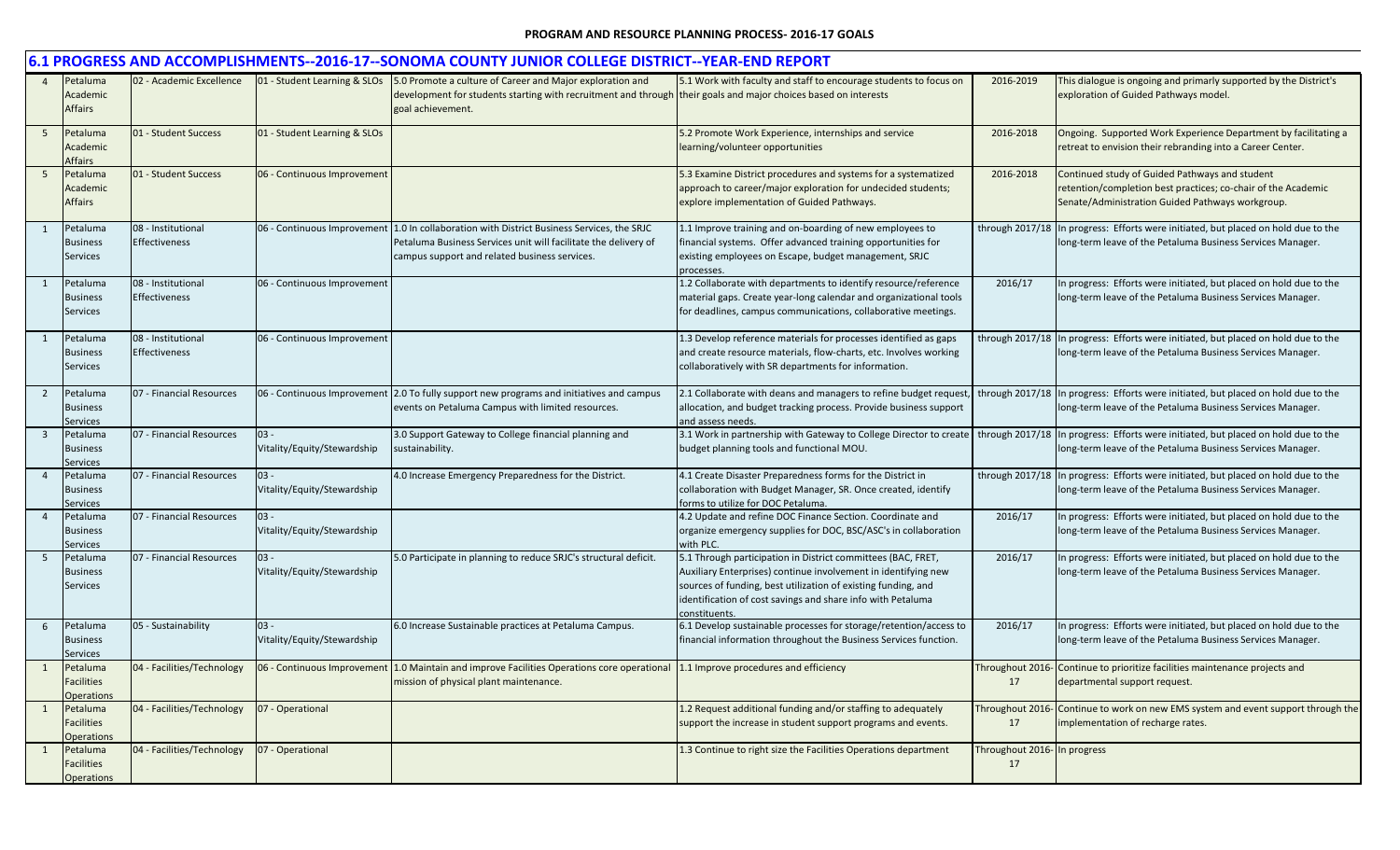|                         | 6.1 PROGRESS AND ACCOMPLISHMENTS--2016-17--SONOMA COUNTY JUNIOR COLLEGE DISTRICT--YEAR-END REPORT |                            |                              |                                                                                                                                                                                              |                                                                                                                                                                                                              |                                      |                                                                                                                                                                                                                                                                                                                                                                                                                    |  |  |
|-------------------------|---------------------------------------------------------------------------------------------------|----------------------------|------------------------------|----------------------------------------------------------------------------------------------------------------------------------------------------------------------------------------------|--------------------------------------------------------------------------------------------------------------------------------------------------------------------------------------------------------------|--------------------------------------|--------------------------------------------------------------------------------------------------------------------------------------------------------------------------------------------------------------------------------------------------------------------------------------------------------------------------------------------------------------------------------------------------------------------|--|--|
| $\overline{2}$          | Petaluma<br><b>Facilities</b><br>Operations                                                       | 01 - Student Success       | 01 - Student Learning & SLOs | 2.0 Develop a staffing plan to support the growing needs of<br>student, classroom, instructional, outreach, and outside events<br>on campus.                                                 | 2.1 Track event hours, and funds received utilizing STNC's to offset Throughout 2016- In progress<br>lost facilities maintenance hours.                                                                      | 17                                   |                                                                                                                                                                                                                                                                                                                                                                                                                    |  |  |
| $\overline{2}$          | Petaluma<br><b>Facilities</b><br>Operations                                                       | 01 - Student Success       | 01 - Student Learning & SLOs |                                                                                                                                                                                              | 2.2 Track support needs and services supplied to other<br>departments throughout the year to better evaluate the impact of<br>new and expanding programs.                                                    | 17                                   | Throughout 2016- Continue to invest time in new EMS system, and Service request<br>system.                                                                                                                                                                                                                                                                                                                         |  |  |
| 1                       | Petaluma<br>Media<br>Services                                                                     | 04 - Facilities/Technology | 01 - Student Learning & SLOs | 1.0 Update six classrooms on the Petaluma campus to latest<br>media standards.                                                                                                               | 1.1 Upgrade the media technology in six classrooms using feed<br>back from the experimental classrooms                                                                                                       | Spring 2017                          | Projects are being managed through Harris and Associates staff.<br>Purchase Orders have been cut for work and waiting to be<br>scheduled.                                                                                                                                                                                                                                                                          |  |  |
| $\overline{2}$          | Petaluma<br>Media<br>Services                                                                     | 00 - None                  | 07 - Operational             | 2.0 Assist Facilities Management with the deployment of the<br>Event Management System.                                                                                                      | 2.1 Develop the database, processes and train college community<br>on the use of the EMS system.                                                                                                             | 2017                                 | Current to Spring System is completed and is being launched in August 2017.                                                                                                                                                                                                                                                                                                                                        |  |  |
| $\overline{\mathbf{3}}$ | Petaluma<br>Media<br><b>Services</b>                                                              | 04 - Facilities/Technology | 01 - Student Learning & SLOs | 3.0 Develop and install the Petaluma Campus Experimental<br>Classrooms.                                                                                                                      | 3.1 Create two classrooms spaces showcasing new technology that<br>may be used for future classroom installations and evaluate their<br>effectiveness to instruction.                                        | Fall 2016                            | Completed                                                                                                                                                                                                                                                                                                                                                                                                          |  |  |
| $\overline{a}$          | Petaluma<br>Media<br>Services                                                                     | 01 - Student Success       | 02 - Student Services        | 4.0 Work with Petaluma Student Dean to refresh Petaluma<br>Student technology                                                                                                                | 4.1 Develop list of projects and begin a technology replacement<br>cycle that include items such as digital signage, background music<br>systems, etc.                                                       | Fall 2016 - Spring Completed<br>2017 |                                                                                                                                                                                                                                                                                                                                                                                                                    |  |  |
| -5                      | Petaluma<br>Media<br><b>Services</b>                                                              | 02 - Academic Excellence   | 07 - Operational             | 5.0 Work with internal and external users to support campus<br>events.                                                                                                                       | 5.1 Support the technical production needs of internal and<br>external rental clients productions throughout the year.                                                                                       | Throughout<br>2014/17                | Ongoing.                                                                                                                                                                                                                                                                                                                                                                                                           |  |  |
| 1                       | Petaluma<br>Student<br><b>Services</b>                                                            | 01 - Student Success       | 02 - Student Services        | 1.0 Develop and implement an enrollment management and<br>growth plan for SRJC Petaluma, including short- and long-term<br>strategies, increased efficiency, and outreach and marketing      | 1.1 Fully implement the Jump Start program to RCH and SVH and<br>enhance the numbers and effectiveness of the program; continue<br>to expand on relationships with RCH and SVH as well North Marin<br>County | <b>Academic Year</b><br>2016/2017    | Completed. Fully implemented JumpStart at RCH and SVH.Casa<br>Grande numbers have increased from approximately 60 to 100<br>students. Petaluma has grown from approximately 35 to 60 students.<br>RCH now has an SRJC maintained bulletin board, and monthly<br>tabling. Casa Grande has an adopted hallway. Started JumpStart pilot<br>with Novato Unified School District (3 high schools) with ELL<br>students. |  |  |
|                         | Petaluma<br>Student<br>services                                                                   | 01 - Student Success       | 02 - Student Services        |                                                                                                                                                                                              | 1.2 Develop strategic retention plan for Petaluma.                                                                                                                                                           | <b>Academic Year</b><br>2016/2017    | n progress. Major retention initiatives in progress, but still need to<br>develop a comprehensive strategy.                                                                                                                                                                                                                                                                                                        |  |  |
| $\overline{2}$          | Petaluma<br>Student<br><b>Services</b>                                                            | 03 - Diverse Communities   | 01 - Student Learning & SLOs | 2.0 In cooperation with on and off-campus constituent groups,<br>develop and implement a plan that will increase student<br>enrollment in ESL credit and non-credit courses at SRJC Petaluma | 2.1 Develop additional seating capacity to respond to enrollment<br>demands.                                                                                                                                 | <b>Academic Year</b><br>2016/2017    | In progress. Strategy has been effective, as evidenced in a 16%<br>increase in non-credit ESL students in Spring 17. Documented<br>strategy/plan in Petaluma shared OneNote. Continued pipeline<br>building to add to ESL credit program.                                                                                                                                                                          |  |  |
| $\overline{3}$          | Petaluma<br>Student<br><b>Services</b>                                                            | 01 - Student Success       | 01 - Student Learning & SLOs | 3.0 Implement Student Success Teams as SRJC Petaluma's<br>approach to accomplishing SSSP program goals                                                                                       | 3.1 Complete staffing by the end of summer and secure ongoing<br>funding.                                                                                                                                    | <b>Academic Year</b><br>2016/2017    | n progress. Staffing and model firmly established. Coordinator hired.<br>Specialist position secured from CTE Strong Workforce grant. Still In<br>progress for SSSP stable funding.                                                                                                                                                                                                                                |  |  |
| $\overline{\mathbf{3}}$ | Petaluma<br>Student                                                                               | 01 - Student Success       | 01 - Student Learning & SLOs |                                                                                                                                                                                              | 3.2 Fully implement program components in its 1st year.                                                                                                                                                      | Academic Year<br>2016/2017           | Completed.                                                                                                                                                                                                                                                                                                                                                                                                         |  |  |
| $\overline{\mathbf{3}}$ | Petaluma<br>Student<br>Services                                                                   | 01 - Student Success       | 02 - Student Services        |                                                                                                                                                                                              | 3.3 Find appropriate facility to house student success program.                                                                                                                                              | <b>Academic Year</b><br>2016/2017    | n progress. Will be part of Measure H program planning.                                                                                                                                                                                                                                                                                                                                                            |  |  |
| -4                      | Petaluma<br>Student<br>Services                                                                   | 01 - Student Success       | 01 - Student Learning & SLOs | 4.0 Implement Student Success Technology initiatives at SRJC<br>Petaluma                                                                                                                     | 4.1 Pilot and then implement new Degree Evaluation system at<br>SRJC Petaluma.                                                                                                                               | Academic Year<br>2016/2017           | On hold. District decision to put on hold until Hobsons has further<br>developed the product.                                                                                                                                                                                                                                                                                                                      |  |  |
| $\overline{4}$          | Petaluma<br>Student                                                                               | 01 - Student Success       | 01 - Student Learning & SLOs |                                                                                                                                                                                              | 4.2 Serve as pilot site for new Starfish Retention system.                                                                                                                                                   | <b>Academic Year</b><br>2016/2017    | n progress. Pilot plan created, and will continue through 2018.                                                                                                                                                                                                                                                                                                                                                    |  |  |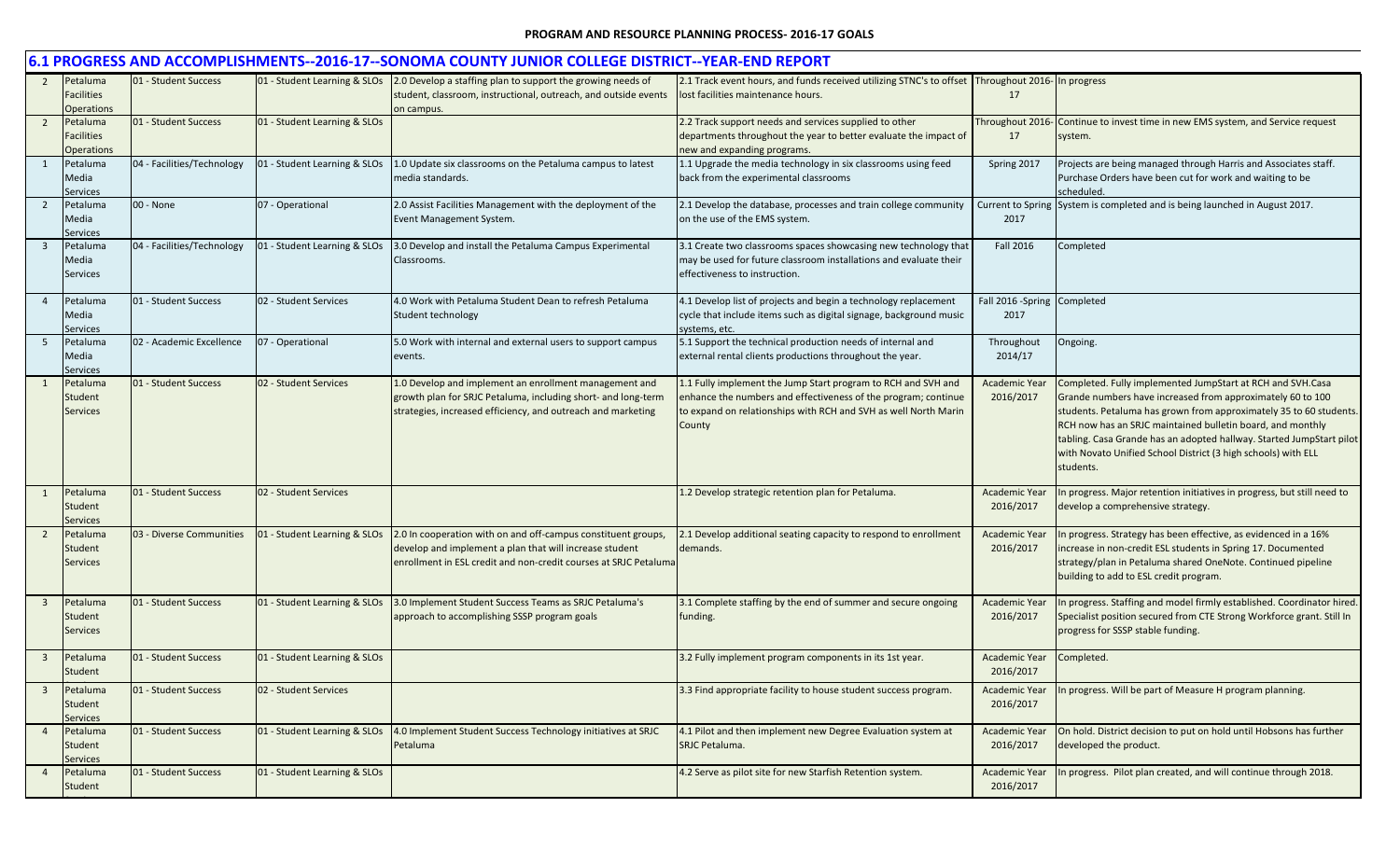|   |                                        |                          |                              | 6.1 PROGRESS AND ACCOMPLISHMENTS--2016-17--SONOMA COUNTY JUNIOR COLLEGE DISTRICT--YEAR-END REPORT                                                                                                  |                                                                                                                                               |                                   |                                                                                                                                                                                                                                                                                                                                             |
|---|----------------------------------------|--------------------------|------------------------------|----------------------------------------------------------------------------------------------------------------------------------------------------------------------------------------------------|-----------------------------------------------------------------------------------------------------------------------------------------------|-----------------------------------|---------------------------------------------------------------------------------------------------------------------------------------------------------------------------------------------------------------------------------------------------------------------------------------------------------------------------------------------|
| 5 | Petaluma<br>Student<br><b>Services</b> | 01 - Student Success     | 02 - Student Services        | 5.0 Develop and implement an Outreach Plan for the Petaluma<br>area that supports the Enrollment Management Plan for the<br>campus                                                                 | 5.1 Implement and have a written plan and calendar for the<br>outreach plan utilizing new Workday technology.                                 | <b>Academic Year</b><br>2016/2017 | Discontinued. Workday has been discontinued. Enrollment/Outreach<br>Calendar of activities is being established. Basic outreach/marketing<br>plan documented.                                                                                                                                                                               |
| 5 | Petaluma<br>Student<br><b>Services</b> | 01 - Student Success     | 02 - Student Services        |                                                                                                                                                                                                    | 5.2 Stabilize outreach program, full implementation of Workday;<br>measure efficiency through Workday.                                        | <b>Academic Year</b><br>2016/2017 | Completed. Evaluation of Workday completed and is discontinued.<br>District-wide outreach is being evaluated and possibly reorganized.                                                                                                                                                                                                      |
| 5 | Petaluma<br>Student<br><b>Services</b> | 01 - Student Success     | 02 - Student Services        |                                                                                                                                                                                                    | 5.3 Continue community campaign to build awareness of who we<br>are, where we are and what we have to offer.                                  | <b>Academic Year</b><br>2016/2017 | In progress - branding process. Added faculty community<br>presentations.<br>Developing strategic partnerships with local groups/business to<br>develop awareness.                                                                                                                                                                          |
| 6 | Petaluma<br>Student<br><b>Services</b> | 02 - Academic Excellence | 01 - Student Learning & SLOs | 6.0 Promote a culture of Career and Major exploration and<br>development for students starting with recruitment and through their goals and major choices based on interests.<br>goal achievement. | 6.1 Work with faculty and staff to encourage students to focus on                                                                             | <b>Academic Year</b><br>2016/2017 | In progress. Petaluma research conference/fair developed. Student<br>Success has developed peer based workshops. Exploring NSLS and<br>Work Experience partnerships to serve career exploration goals.                                                                                                                                      |
|   | Petaluma<br>Student<br><b>Services</b> | 03 - Diverse Communities | 05 - Civic Engagement        | 7.0 Enhance student life opportunities and social media<br>presence for SRJC Petaluma                                                                                                              | 7.1 Establish student engagement program delivery and staffing.                                                                               | <b>Academic Year</b><br>2016/2017 | In progress on stable additional staffing in Student Affairs.<br>Developed strong annual programming schedule documented in<br>activity calendars. Stable staffing in Our House has added great value<br>to the student life opportunities. Implemented social media strategy:<br>SRJC Petaluma Facebook, Mobile App, and Constant Contact. |
|   | Petaluma<br>Student                    | 01 - Student Success     | 02 - Student Services        |                                                                                                                                                                                                    | 7.2 Establish entrepreneurial student engagement facilities and<br>initiatives.                                                               | <b>Academic Year</b><br>2016/2017 | In progress. Will be part of Measure H program planning in 17/18.                                                                                                                                                                                                                                                                           |
|   | Petaluma<br>Student<br>Services        | 01 - Student Success     | 02 - Student Services        |                                                                                                                                                                                                    | 7.3 Develop the student center including appropriate renovations<br>and consistent programming.                                               | <b>Academic Year</b><br>2016/2017 | In progress. Atrium renovation has created more linger and learn<br>space. Student Gaming Center developed and implmented. Student<br>Resource Center developed and implemented. Will be part of<br>Measure H program planning in 17/18.                                                                                                    |
|   | Petaluma<br>Student<br><b>Services</b> | 01 - Student Success     | 02 - Student Services        |                                                                                                                                                                                                    | 7.4 Develop leadership and peer to peer programs.                                                                                             | <b>Academic Year</b><br>2016/2017 | Ongoing. Jan 16 launch of National Society of Leadership & Success<br>has involved more than 250 students. Strong Student Ambassador<br>program participation with strong funding. First year that all 3 SGA<br>leadership positions were filled. Record number of clubs and<br>involvement                                                 |
| 7 | Petaluma<br>Student<br><b>Services</b> | 01 - Student Success     | 02 - Student Services        |                                                                                                                                                                                                    | 7.5 Transition Student Employee Program to Student Ambassador<br>Program that focuses on peer to peer and leadership and customer<br>service. | Academic Year<br>2016/2017        | In progress. Need plan for continuing leadership development<br>through involvement opportunities.                                                                                                                                                                                                                                          |
| 8 | Petaluma<br>Student<br><b>Services</b> | 01 - Student Success     |                              | 06 - Continuous Improvement 8.0 Continue organizational development for the Student<br>Services Division.                                                                                          | 8.1 Continue migration towards a fully integrated enrollment<br>services unit.                                                                | <b>Academic Year</b><br>2016/2017 | n progress. First Stop Center has been established and fully<br>approved.                                                                                                                                                                                                                                                                   |
| 8 | Petaluma<br>Student<br><b>Services</b> | 01 - Student Success     | 06 - Continuous Improvement  |                                                                                                                                                                                                    | 8.2 Continue stabilizing staffing from temporary to permanent<br>positions.                                                                   | <b>Academic Year</b><br>2016/2017 | n progress. Converted STNC to permanent in Assessment, Student<br>Success Team, Intercultural Center. To be done: Counseling, Student<br><b>\ffairs</b>                                                                                                                                                                                     |
| 9 | Petaluma<br>Student<br><b>Services</b> | 01 - Student Success     | 02 - Student Services        | 9.0 Promote integration of cultural diversity with campus staff,<br>faculty, and program initiatives                                                                                               | 9.1 ICC will implement full slate of educational and social<br>programming around cultural issues highlighting a plurality of<br>cultures.    | <b>Academic Year</b><br>2016/2017 | Ongoing. ICC held 20 cultural events including those aligned with<br>heritage history month (hispanic/indigeneous, DDLM, Black History).<br>Panel and workshops on undocumented rights. Partnership with SSU<br>on poetry series. Work on upcoming Social Justice Conference.                                                               |
| 9 | Petaluma<br>Student<br><b>Services</b> | 01 - Student Success     | 01 - Student Learning & SLOs |                                                                                                                                                                                                    | 9.2 ICC will support learning community initiatives and working<br>partnership with academic faculty.                                         | <b>Academic Year</b><br>2016/2017 | Ongoing. Gateway to College partnership with workshops. Learning<br>communities hold study halls, outreach to their classes.<br>Speech/comm partnership in social justicie conference. Faculty using<br>ICC events for extra credit.                                                                                                        |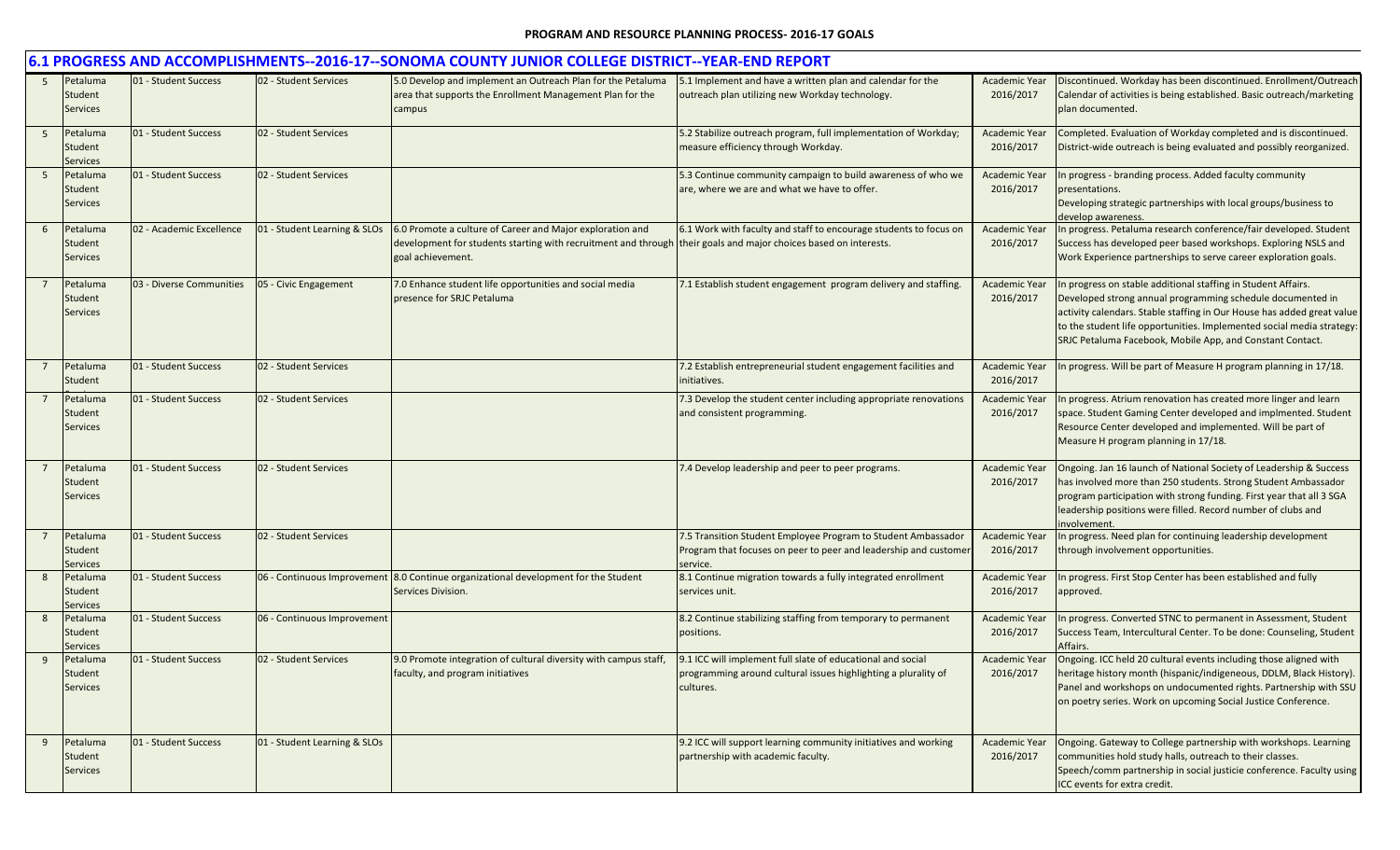| 6.1 PROGRESS AND ACCOMPLISHMENTS--2016-17--SONOMA COUNTY JUNIOR COLLEGE DISTRICT--YEAR-END REPORT |                      |                       |  |                                     |           |                                                                                   |  |  |  |  |  |
|---------------------------------------------------------------------------------------------------|----------------------|-----------------------|--|-------------------------------------|-----------|-----------------------------------------------------------------------------------|--|--|--|--|--|
| Petaluma                                                                                          | 01 - Student Success | 02 - Student Services |  | 9.3 Introduce more students to ICC. |           | Academic Year   Ongoing. ICC coordinator approximately 10 classroom visits. Dream |  |  |  |  |  |
| Student                                                                                           |                      |                       |  |                                     | 2016/2017 | Center services more advertised through banners.                                  |  |  |  |  |  |
| <b>Services</b>                                                                                   |                      |                       |  |                                     |           |                                                                                   |  |  |  |  |  |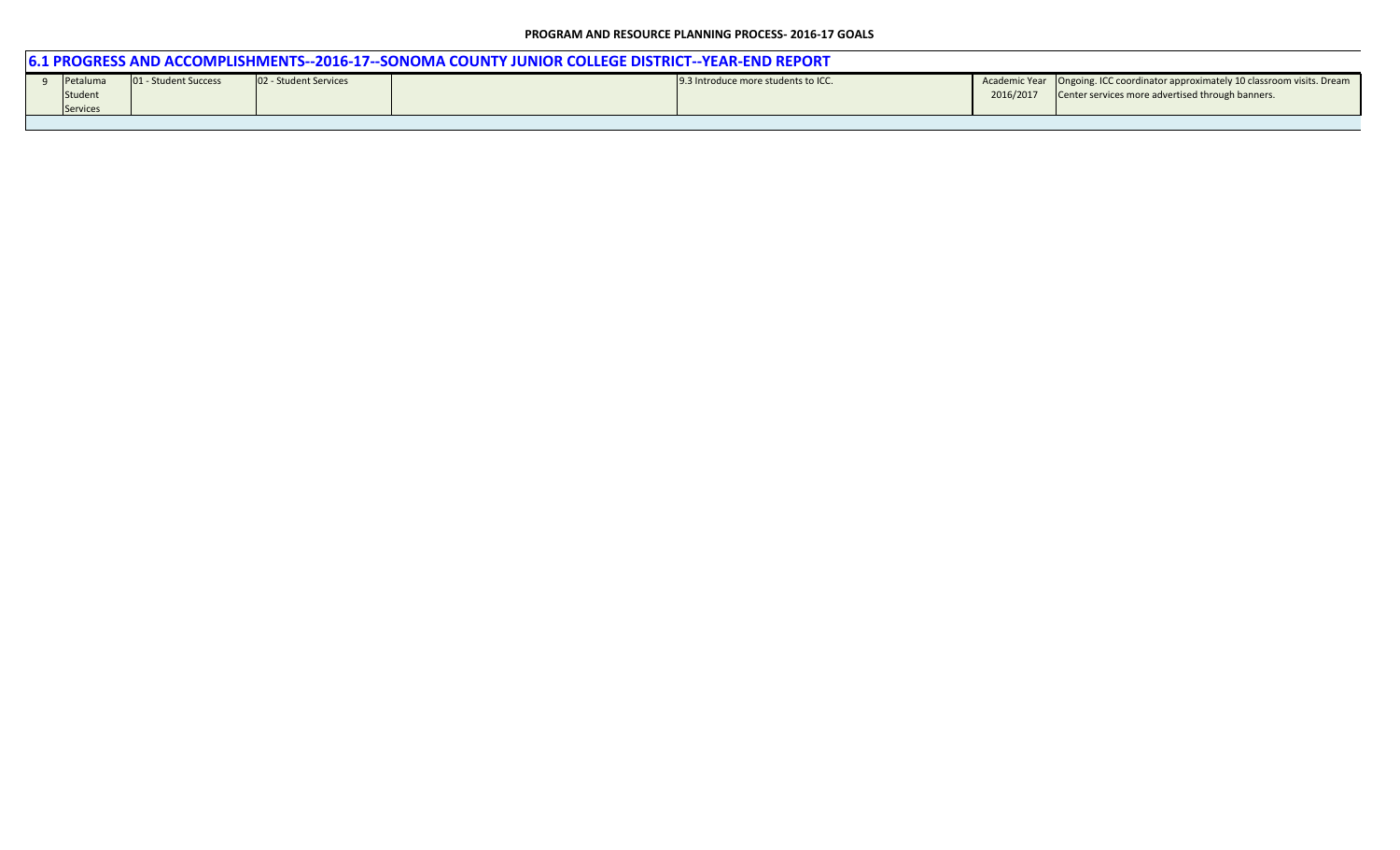|                | <b>STUDENT SERVICES</b> |                            |                                        |                                                                                                                                    |                                                                                                                                                                                                                                                                                                                      |                               |                                                                                                                                                                                                                                                                                                                          |  |
|----------------|-------------------------|----------------------------|----------------------------------------|------------------------------------------------------------------------------------------------------------------------------------|----------------------------------------------------------------------------------------------------------------------------------------------------------------------------------------------------------------------------------------------------------------------------------------------------------------------|-------------------------------|--------------------------------------------------------------------------------------------------------------------------------------------------------------------------------------------------------------------------------------------------------------------------------------------------------------------------|--|
| Goal           | Location                | <b>Strategic Plan Goal</b> | <b>Mission</b>                         | Goal                                                                                                                               | <b>Objective</b>                                                                                                                                                                                                                                                                                                     | <b>Time Frame</b>             | <b>Progress to Date</b>                                                                                                                                                                                                                                                                                                  |  |
| Rank           |                         |                            |                                        |                                                                                                                                    |                                                                                                                                                                                                                                                                                                                      |                               |                                                                                                                                                                                                                                                                                                                          |  |
| 1              | <b>ALL</b>              | 03-Diverse Communities     | 02-Student Services                    | Test and implement new student recruitment technology                                                                              | Implement a student tracking system that all outreach teams can<br>utilize to track and communicate with potential student                                                                                                                                                                                           | 2016-17                       | "Workday Student Recruiting" was implemented during summer<br>2016 and abandoned in January 20147. The Workday Student<br>Recruiting platform was not scalable to adequately handle the<br>number of contacts we generate with prospective students, and<br>didn't have the right functionality for our processes.       |  |
| $\overline{2}$ | <b>ALL</b>              | 01 - Student Success       | 02 - Student Services                  | Continue planning and preparation of Common Assessment<br>Initiative (CAI) implementation for fall 2016.                           | Faculty and staff training, competency mapping, multiple<br>measures research and adaptation, cut score setting, and full<br>conversion to CAI in 2016/17                                                                                                                                                            | Initial Fall 2012;<br>ongoing | Provided professional development to faculty and staff; faculty<br>completed competency mapping; CAI delayed implementation; SRJC<br>activated backup plan to transition from COMPASS to other<br>placement instruments in fall 2016.                                                                                    |  |
| 3              | <b>ALL</b>              | 03 - Diverse Communities   | 2 - Student Services                   | ncrease student enrollments                                                                                                        | Continue to work with Academic Affairs to implement the Strategic<br>Enrollment Plan; develop and implement targeted Community<br>Outreach; research the instant admissions" concept and<br>mplement."                                                                                                               | 2015-2016                     | Completed. Director of Outreach has been approved and hired to<br>provide targeted outreach including community and high schools.                                                                                                                                                                                        |  |
| $\overline{4}$ | <b>ALL</b>              | 07-Financial Resources     | 02-Student Services                    | Increase international student enrollments                                                                                         | Continue efforts to enhance and increase the District's<br>international F1 program                                                                                                                                                                                                                                  | 2016-17                       | Completed. Partnership with ELS has been established.                                                                                                                                                                                                                                                                    |  |
| 5              | <b>ALL</b>              | 03-Diverse Communities     | 02- Student Services                   | Assist in establishing the Sonoma Promise utilizing various<br>funding sources including the existing Doyle Scholarship<br>Program | Participate in the Sonoma Promise task force and communicate<br>with the Doyle trustees                                                                                                                                                                                                                              | 2016-17                       | Completed.                                                                                                                                                                                                                                                                                                               |  |
| 6              | <b>ALL</b>              | 01 - Student Success       | 02 - Student Services                  | To comply with Student Success Act of 2012 on assessment<br>services                                                               | Assess all non-exempt students                                                                                                                                                                                                                                                                                       | Initial Fall 2013;<br>ongoing | About 83% of non-exempt new students have been assessed during<br>2016/17.                                                                                                                                                                                                                                               |  |
| $7^{\circ}$    | ALL                     | 01 - Student Success       | 02 - Student Services                  | Provide supervised, quality services to students with disabilities                                                                 | Relocate DRD Testing and Support Services Office to east side of<br>campus.                                                                                                                                                                                                                                          | Immediate                     | Plan developed to consolidate DRD into Bertolini - timeline 12-18<br>months.                                                                                                                                                                                                                                             |  |
| 8              | Petaluma                | 01 - Student Success       | 02 - Student Services                  | FA Service at the Petaluma Campus.                                                                                                 | Enhance FA services at Petaluma through a combination of means:<br>creating student choice, cross-training, enhanced skill sets, etc.                                                                                                                                                                                | 1 year                        | n process.                                                                                                                                                                                                                                                                                                               |  |
| 9              | <b>ALL</b>              | 01 - Student Success       | 02 - Student Services                  | Sonoma Promise, Doyle Scholarship Program growth                                                                                   | Adapt to program growth if Doyle Trust distributions increase. The<br>program has evolved into a two-year program with dual awarding<br>cycles. Criteria has been changed to allow more students to<br>maintain the award and to encourage persistence and student<br>uccess                                         | Fall 2016 and<br>Spring 2017  | In process.                                                                                                                                                                                                                                                                                                              |  |
| 10             | <b>ALL</b>              | 01 - Student Success       | 02 - Student Services                  | Data gathering and reporting                                                                                                       | Program Specialist I will gather data and generate reports: # of<br>high school graduates in the District and various success measures<br>to be determined                                                                                                                                                           | ongoing                       | Members of the Student Outreach team will have ongoing<br>responsibility for tracking and responding to high school yield rates.                                                                                                                                                                                         |  |
| 11             | <b>ALL</b>              | 06 - Healthy Organization  | 02 - Student Services                  | Student Affairs & Engagement Programs Reorganization Plan                                                                          | Replace two positions, Assistant Director, Student Affairs and<br>Coordinator, Student Resource Center.                                                                                                                                                                                                              | by Dec 2016                   | Completed.                                                                                                                                                                                                                                                                                                               |  |
| 12             | <b>ALL</b>              | 03 - Diverse Communities   | $103 -$<br>Vitality/Equity/Stewardship | Reduce opportunity gaps and increase access for<br>underrepresented / underperformed student populations                           | Develop, implement, and support Student Equity initiatives<br>according to SE Plan framework: Concerted Outreach; Innovative<br>Instructional Program; Integrated Student Support; Program<br>Coordination, Professional Learning, and Direct Student Support.<br>See SE Plan for a list of activities and projects. | Year                          | 2016-17 Academic In progress. Identified White Male and Native American Male as<br>disproportionately impacted student populations; increased<br>concerted outreach to these students; created Native American<br>Summer Bridge (NASB) program in 2016; increased enrollment in<br>NASB in summer 2017 from summer 2016. |  |
| 13             | Santa Rosa              | 01 - Student Success       | 02 - Student Services                  | Develop a system to assist students in finding housing and<br>roommates                                                            | Coordinate efforts with property managers in Santa Rosa to find<br>owners who are willing to rent to international students                                                                                                                                                                                          | 2017                          | Fall 2016 & Spring In progress. Consultant hired to work with property managers to<br>provide additional housing options for international students.                                                                                                                                                                     |  |
| 14             | Santa Rosa              | 04 - Facilities/Technology | 02 - Student Services                  | Strengthen partnership with ELS language school                                                                                    | Coordinate plans to open ELS Center on Santa Rsaa Campus                                                                                                                                                                                                                                                             | Fall 2016                     | Completed. ELS center is opening on the SRJC Santa Rosa Campus on<br>September 27, 2017.                                                                                                                                                                                                                                 |  |
| 15             | ALL                     | 04 - Facilities/Technology | 02 - Student Services                  | Enhance facilities and services provided through SWC                                                                               | Provide sufficient staffing at SWC and for outreach;<br>Improve facilities at SWC for efficient service delivery;<br>Increase counseling hours at SWC                                                                                                                                                                | Ongoing                       | Hired one classified staff member, expanded the facility to include<br>more classrooms and computerized assessments and hired one non-<br>credit SSSP Counselor.                                                                                                                                                         |  |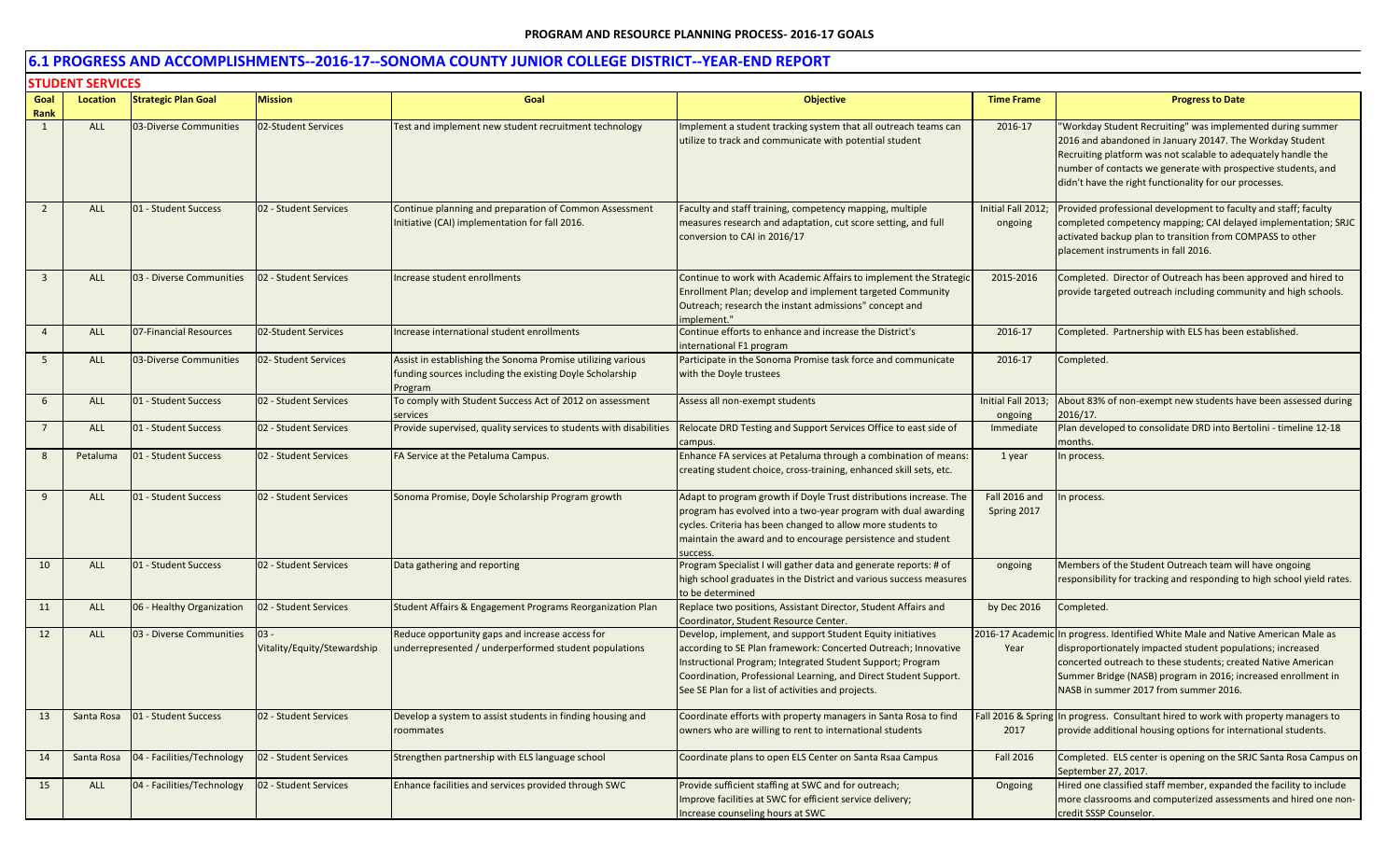| <u>16.1 PROGRESS AND ACCOMPLISHMENTS--2016-17--SONOMA COUNTY JUNIOR COLLEGE DISTRICT--YEAR-END REPORT</u> |                                                                                                                                                                                                                                                                                                                                                                                                                |  |  |  |  |  |  |  |  |  |
|-----------------------------------------------------------------------------------------------------------|----------------------------------------------------------------------------------------------------------------------------------------------------------------------------------------------------------------------------------------------------------------------------------------------------------------------------------------------------------------------------------------------------------------|--|--|--|--|--|--|--|--|--|
|                                                                                                           | Make personal contact with students who have 30+ transferable Fall 2016-Spring Contacted 436 students via email and calls to encourage them to<br>01 - Student Success<br>02 - Student Services<br>Increase the number of transfer students identified through<br>units enrolled in F2016 to work with them on their transfer goals<br>meet with a counselor to create a transfer plan.<br>Student Equity data |  |  |  |  |  |  |  |  |  |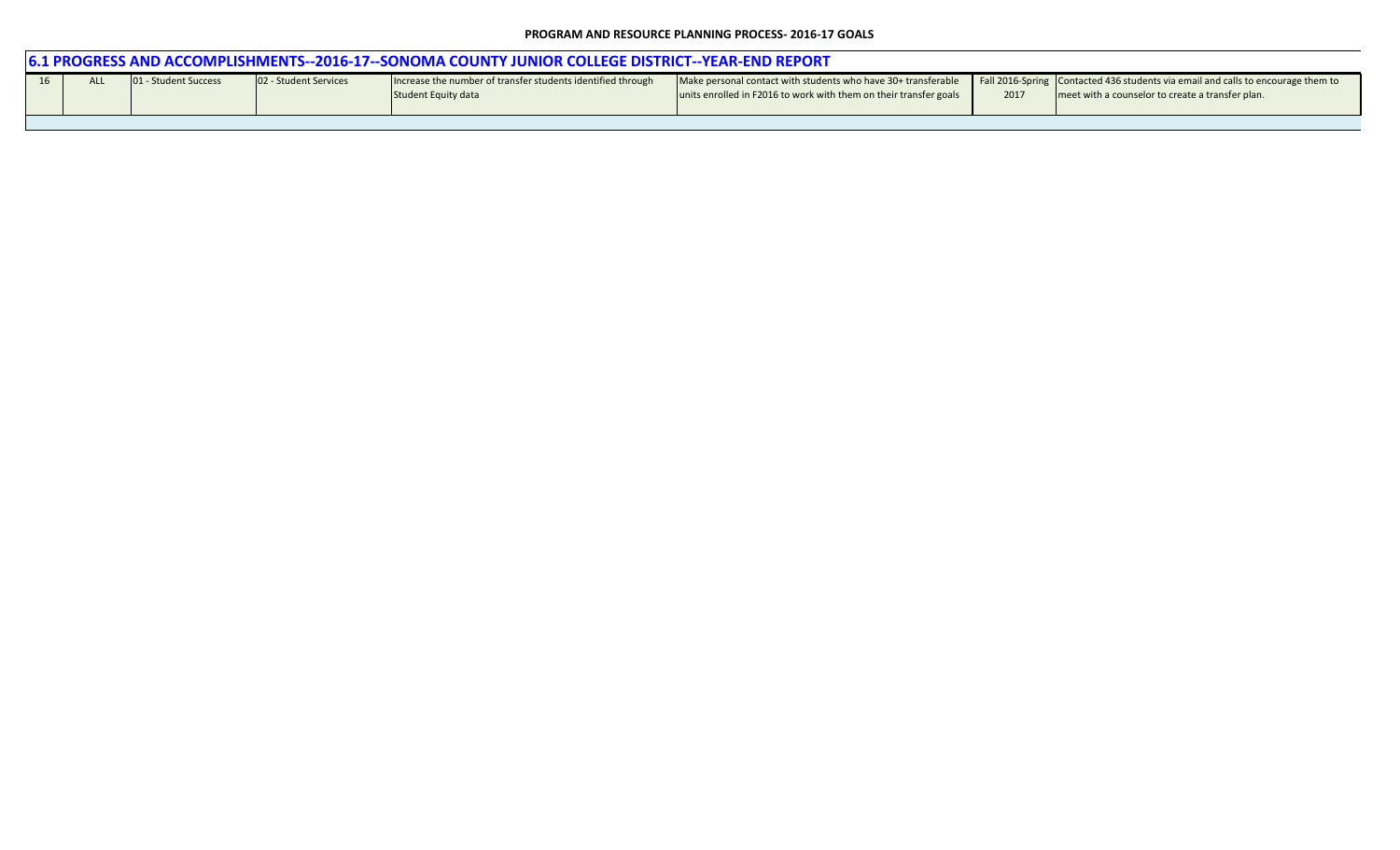|                | <b>HUMAN RESOURCES</b> |                            |                |                                                                                       |                                                                                                                                                                                                                                                                                                                    |                   |                                                                                                                                                                          |  |  |  |
|----------------|------------------------|----------------------------|----------------|---------------------------------------------------------------------------------------|--------------------------------------------------------------------------------------------------------------------------------------------------------------------------------------------------------------------------------------------------------------------------------------------------------------------|-------------------|--------------------------------------------------------------------------------------------------------------------------------------------------------------------------|--|--|--|
| Goal<br>Rank   | <b>Location</b>        | <b>Strategic Plan Goal</b> | <b>Mission</b> | Goal                                                                                  | <b>Objective</b>                                                                                                                                                                                                                                                                                                   | <b>Time Frame</b> | <b>Progress to Date</b>                                                                                                                                                  |  |  |  |
| $\overline{2}$ | ALL                    | 4, 5, 8                    | 6, 7           | Digital Imaging of Personnel Files                                                    | This proposal addresses the security of personnel files as space is<br>limited.                                                                                                                                                                                                                                    | <b>June 2018</b>  | It was determined that the cost of this service was too prohibitive, so<br>this goal has not been completed.                                                             |  |  |  |
| 1              | ALL                    | 4, 6, 8                    | 6, 7           | 2. Remodel of Existing Facility                                                       | To house all of the functions of the HR Department in one building.                                                                                                                                                                                                                                                | March 2017        | This goal was completed in July 2017.                                                                                                                                    |  |  |  |
| 2              | <b>ALL</b>             | 3, 6, 8                    | 4, 6, 7        | 3. Develop and implement a comprehensive Human Resource<br>plan                       | Implement a comprehensive human resource plan to reflect "best<br>practices" in recruitment, staffing, compensation, etc.                                                                                                                                                                                          | <b>June 2018</b>  | This goal is still in process.                                                                                                                                           |  |  |  |
| $\mathbf{1}$   | <b>ALL</b>             | 4, 5, 8                    | 6, 7           | 4. Create and implement Electronic PAF                                                | Develop a way to reduce paper and more efficiently route<br>paperwork.                                                                                                                                                                                                                                             | June 2017         | This goal is still in process.                                                                                                                                           |  |  |  |
| 1              | <b>ALL</b>             | 4.8                        | 4, 6, 7        | 5. Training database for Professional Development Tracking for<br>all Employee groups | a) Incorporate flex tracking for faculty<br>b) Track all mandatory trainings<br>c) Track individual professional development plans.<br>d) Create database to record all employee trainings & completion<br>with the ability to indicate which trainings specific employees must<br>take for promotion/advancement. | June 2017         | We have implemented some functionality in Escape to track ongoing<br>professional development for employees and we will continue to<br>improve our systems for tracking. |  |  |  |
| 1              | <b>ALL</b>             | 4, 5, 8                    | 6, 7           | 6. On-line system for onboarding of new hires.                                        | 1. Auto notify candidates to submit employment paperwork<br>online.                                                                                                                                                                                                                                                |                   | September 2016 This goal is complete.                                                                                                                                    |  |  |  |
|                | ALL                    | 3, 6, 8                    | 4, 6           | Create and implement a Professional Development Plan.                                 | Draft plan.<br>2. Vet to appropriate shared governance groups.<br>3. Board approval of plan.                                                                                                                                                                                                                       | June 2017         | This goal is still in process.                                                                                                                                           |  |  |  |
| 1              | <b>ALL</b>             | 2,3                        | 6, 7           | Adjunct Pool Recruitment Open House                                                   | Outreach to candidates to pursue teaching possibilities at SRJC to<br>address hard to hire disciplines and CTE needs.                                                                                                                                                                                              | November 2016     | This goal was completed and we offered a second targeted open<br>house in June 2017.                                                                                     |  |  |  |
| 1              | <b>ALL</b>             | 3, 6, 8                    | 3, 4, 6        | Implementation / Expansion of Inclusiveness Training<br>Program                       | Promote inclusiveness in employment at SRJC.                                                                                                                                                                                                                                                                       | August 2016       | This goal was implemented and is an ongoing goal for our<br>component.                                                                                                   |  |  |  |
| 1              | <b>ALL</b>             | 6, 8                       | 4,6            | 10. Leadership Training Program                                                       | Provide leadership training to SRJC.                                                                                                                                                                                                                                                                               | January 2017      | This goal was implemented in 2017 with the Leadership Academy.                                                                                                           |  |  |  |
| -1             | <b>ALL</b>             | 3, 6, 8                    | 3, 6, 7        | 11. EEOAC Plan - Multiple Measures Funding                                            | Develop a plan for utilization of \$60,000 funding for 2016/17                                                                                                                                                                                                                                                     | December 2016     | This goal was implemented and we received additional funding of<br>\$50,000 for 2017/18.                                                                                 |  |  |  |
| 1              | <b>ALL</b>             | 6, 8                       | 3, 6, 7        | 12. Management Classification Study                                                   | Implement recommendations from study.                                                                                                                                                                                                                                                                              | January 2017      | This goal is complete and fully implemented.                                                                                                                             |  |  |  |
| 1              | <b>ALL</b>             | 1, 3, 4, 6                 | 1, 2, 4, 5     | 13. Implementation of Title IX Training to all Students and<br><b>Employees</b>       | Implement an online training module that addresses sexual<br>harassment and sexual misconduct.                                                                                                                                                                                                                     | January 2017      | This goal is complete and fully implemented for management,<br>faculty and students. The training for classified staff is still in<br>process.                           |  |  |  |
|                |                        |                            |                |                                                                                       |                                                                                                                                                                                                                                                                                                                    |                   |                                                                                                                                                                          |  |  |  |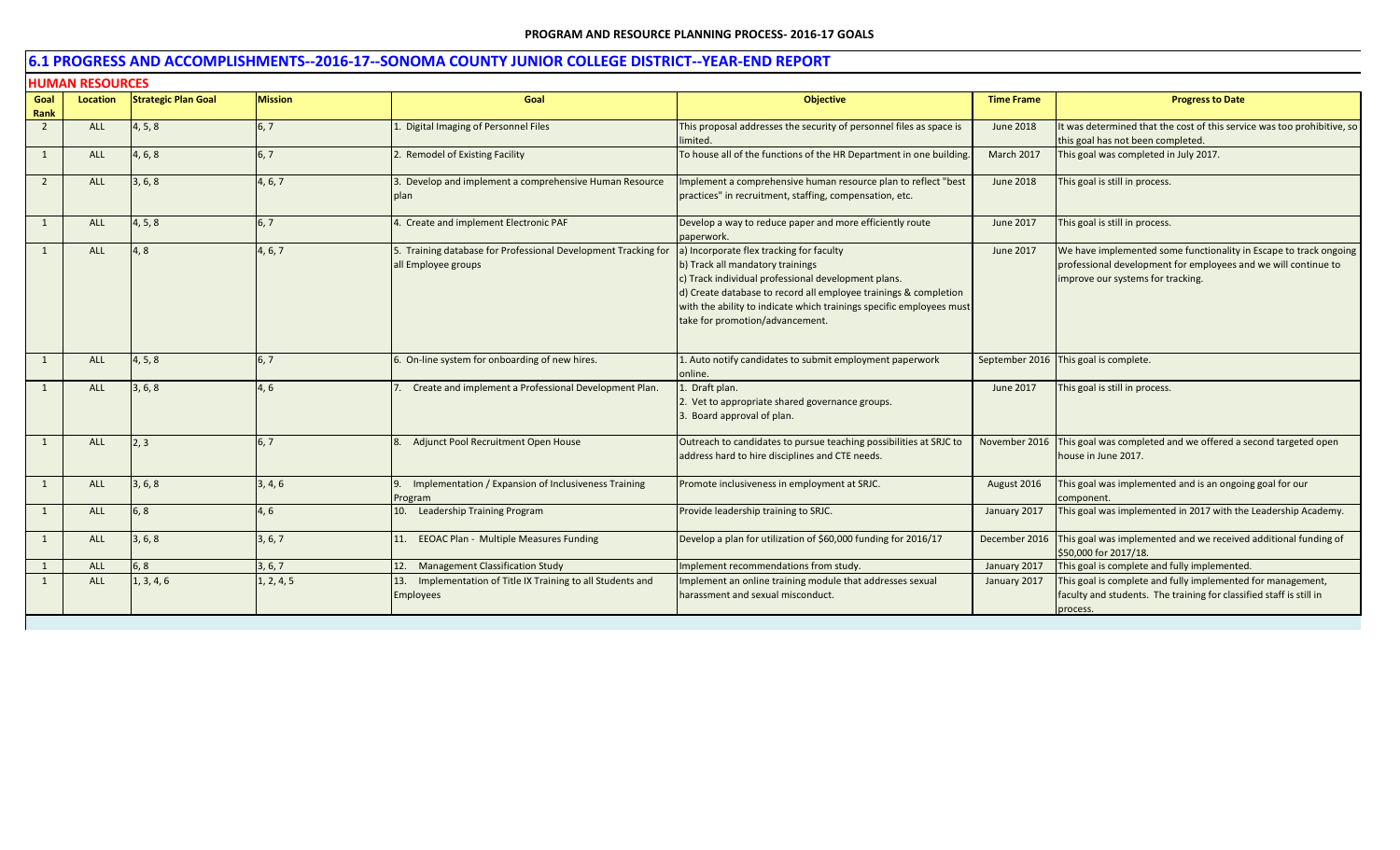## **6.1 PROGRESS AND ACCOMPLISHMENTS--2016-17--SONOMA COUNTY JUNIOR COLLEGE DISTRICT--YEAR-END REPORT**

#### **OTHER DISTRICT SERVICES**

|                | INSTITUTIONAL RESEARCH |                                            |                             |                                                                                                                                                                                                                                                                                                                                                    |                                                                                                                                                                                                                                                                                                                                                                                                                                                                                                                                                                                                                                                                                                                                                                                                                                                                                                                                                                                                                                                                                                                                                                                                                                          |                   |                                                                                                                                                                                                                                                                                                                                                                                                                                                                                                                                                                                                                                                 |
|----------------|------------------------|--------------------------------------------|-----------------------------|----------------------------------------------------------------------------------------------------------------------------------------------------------------------------------------------------------------------------------------------------------------------------------------------------------------------------------------------------|------------------------------------------------------------------------------------------------------------------------------------------------------------------------------------------------------------------------------------------------------------------------------------------------------------------------------------------------------------------------------------------------------------------------------------------------------------------------------------------------------------------------------------------------------------------------------------------------------------------------------------------------------------------------------------------------------------------------------------------------------------------------------------------------------------------------------------------------------------------------------------------------------------------------------------------------------------------------------------------------------------------------------------------------------------------------------------------------------------------------------------------------------------------------------------------------------------------------------------------|-------------------|-------------------------------------------------------------------------------------------------------------------------------------------------------------------------------------------------------------------------------------------------------------------------------------------------------------------------------------------------------------------------------------------------------------------------------------------------------------------------------------------------------------------------------------------------------------------------------------------------------------------------------------------------|
| Goal<br>Rank   | Location               | <b>Strategic Plan Goal</b>                 | <b>Mission</b>              | Goal                                                                                                                                                                                                                                                                                                                                               | <b>Objective</b>                                                                                                                                                                                                                                                                                                                                                                                                                                                                                                                                                                                                                                                                                                                                                                                                                                                                                                                                                                                                                                                                                                                                                                                                                         | <b>Time Frame</b> | <b>Progress to Date</b>                                                                                                                                                                                                                                                                                                                                                                                                                                                                                                                                                                                                                         |
| $\mathbf{1}$   | ALL                    | 08 - Institutional<br><b>Effectiveness</b> | 06 - Continuous Improvement | Expand access districtwide to data and analysis in accorance<br>with AIR's Statement of Aspriational Practices"<br>https://www.airweb.org/Resources/ImprovingAndTransforming b.Develop a real-time online enrollment data dashboard using<br>PostsecondaryEducation/Pages/Statements-of-Aspirational-<br>Practice-for-Institutional-Research.aspx" | a. Continue to create appealing data visualizations, both online<br>and in the form of infographics<br>both EMS and SIS data to provide automated daily enrollment<br>reports to district personnel, with the functionality to "drill<br>down†®y available variables, such as student demographics,<br>department, district location, etc.<br>c. Develop an online cohort tracking tool to allow users to set<br>parameters for tracking customizable cohorts of students to<br>chosen outcomes (such as persistence, graduation, transfer, etc.)<br>d. Develop online reports for local high schools including<br>enrollment numbers and SRJC outcomes for their students, such as<br>placement, persistence, awards<br>e. Continue updating the annual SCJCD Fact Book and add new<br>sections as data become available<br>f.@ontinue the "Citizen Researcher†tampaign by providing<br>better access to data (which will show further evidence that<br>Recommendation #1 of the Accreditation Report is being<br>addressed) so that district employees can learn how to<br>independently locate data they need to complete their duties<br>g. Promote the use of EMSI data resources with appropriate users<br>throughout the district | 2016-17           | This goal and related activities were partially addressed. OIR<br>continues to provide online interactive data visualizations (Fact<br>Book, high school visualizations, committee/department requests),<br>but has been thwarted in some areas (such as development of an<br>online enrollment dashboard) due to lack of access to necessary data<br>(which is being addressed). The lack of documentation for SRJC's<br>large SIS data base has been a significant challenge. Data coaching,<br>including OIR's "Citizen Researcher Campaign," has continued to<br>evolve, including PDA presentations, other workshops, and 1:1<br>coaching. |
| $\overline{2}$ | <b>ALL</b>             | 08 - Institutional<br><b>Effectiveness</b> |                             | 06 - Continuous Improvement Provide research support to departments and programs that<br>fund the Office of Institutional Research                                                                                                                                                                                                                 | a. Continue supporting Student Equity, and SSSP efforts on behalf<br>of the district. The new Student Equity Plan template that was<br>released by the Chancellorâ€ <sup>™</sup> s Office demands even more<br>research and data analysis than before. (SSSP/noncredit<br>SSSP/Student Equity funds approximately one-third of OIR staff<br>time)<br>b. Provide required research and support to the HSI Grant (which<br>funds 25% of a Research Analyst)<br>c. Provide data and support to district requests, with a particular<br>emphasis in supporting the "President's 2016-17 Goals�<br>and to inform districtwide planning in support of increasing<br>institutional effectiveness (district funding covers approximately<br>one-quarter of OIR staff time)<br>.Dontinue responding to state and federal<br>mandates/requirements in a timely and accurate fashion<br>1.EPEDS<br>2. Student Success Scorecard<br>3. Placement Test Validation studies<br>ii. Conduct the 2016 SRJC Student Survey, to collect feedback from<br>10% of SRJC credit students. This survey has been conducted every<br>three years beginning in 2001, which has created a longitudinal<br>data base.<br>$+ +$ to the 20,000 in 2020                  | 2016-17           | This goal and related objectives were fully addressed in 2016/2017,<br>and most will continue into 2018. Specific progress to note:<br>Completion of the SRJC Student Survey (including a written report<br>and numerous presentations), continuous support of student<br>equity/SSSP?BSI including providing leadership as well as data,<br>support for enrollment growth and bond implementation planning,<br>placement test validation studies (ESL, Math), and on-time, accurate<br>state and federal reporting.                                                                                                                            |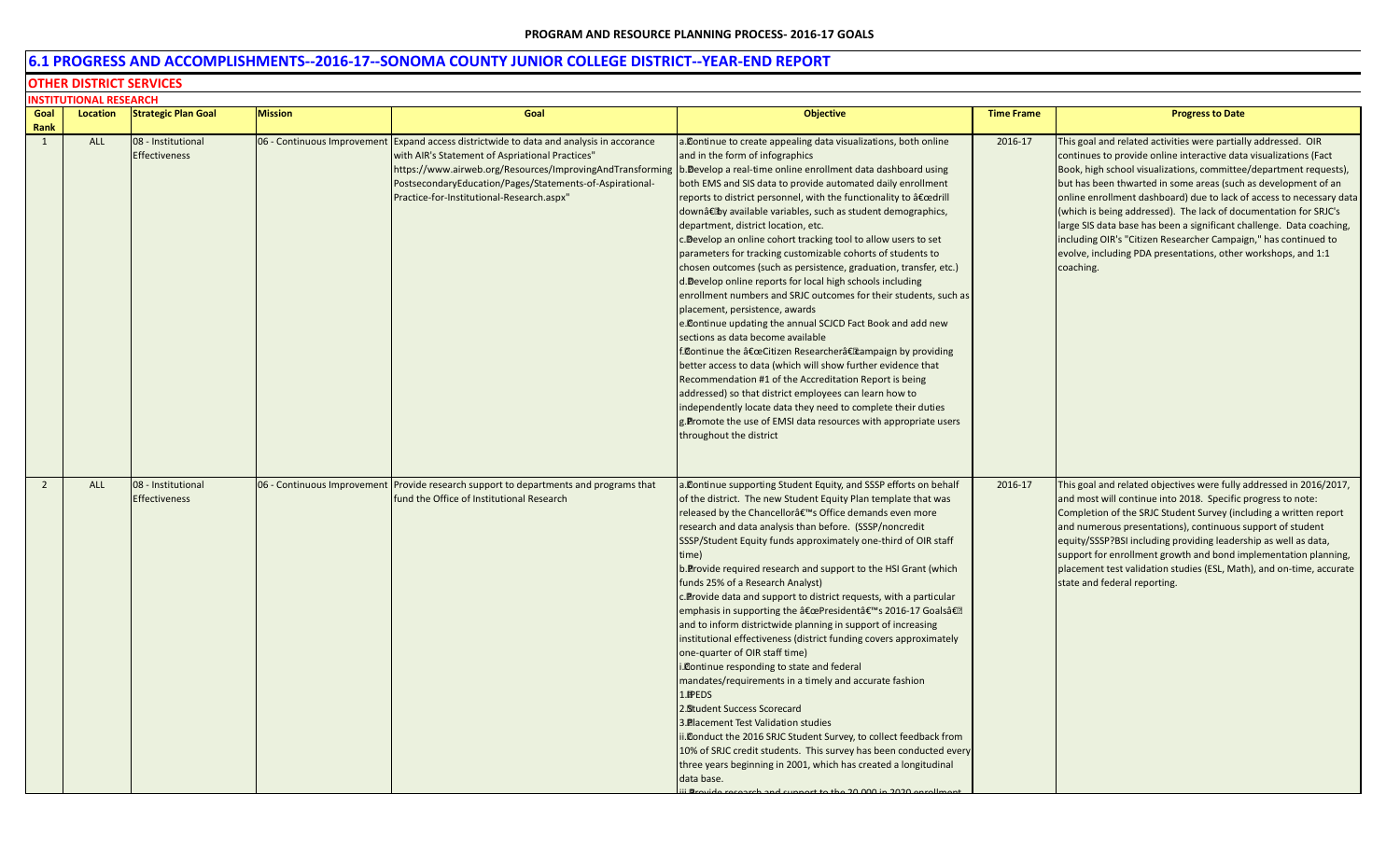| Conduct the 2016 CTE Employment Outcomes Survey on behalf<br>a. Hire a full time Research Analyst to focus on CTE b. Divert<br>07 - Operational<br>The CTEOS has been conducted as planned, with staff hired as<br>08 - Institutional<br>2016-17<br><b>ALL</b><br>one-third of the Director of Institutional Research's salary costs to<br>of all 113 California Community Colleges. This project will be<br>planned, and the final reports will be out in September 2017<br>Effectiveness<br>(following our project timeline). OIR will continue to contract with<br>the survey to cover the costs of management of the survey c. Hire<br>funded by the California Community Colleges Chancellorâ€ <sup>™</sup> s<br>the Chancellor's Office into the foreseeable future to conduct this<br>Office, with 7% of the \$1.79 million budget going to the SRJC<br>an Administrative Assistant at 25% CTEOS to support the survey d.<br>general fund as overhead. (Note: over half of the budget will be Subcontract with phone and mailing houses, as appropriate, to<br>annual survey.<br>administer the survey e. Fulfill the requirements in the Scope of<br>sub-contracted to a mailing house and call centers for the US<br>Mail and telephone survey phases). This project funds<br>Work contract with the Chancellor's Office<br>approximately one-third of OIR staff time. | 6.1 PROGRESS AND ACCOMPLISHMENTS--2016-17--SONOMA COUNTY JUNIOR COLLEGE DISTRICT--YEAR-END REPORT |  |  |  |  |  |  |  |  |  |  |
|---------------------------------------------------------------------------------------------------------------------------------------------------------------------------------------------------------------------------------------------------------------------------------------------------------------------------------------------------------------------------------------------------------------------------------------------------------------------------------------------------------------------------------------------------------------------------------------------------------------------------------------------------------------------------------------------------------------------------------------------------------------------------------------------------------------------------------------------------------------------------------------------------------------------------------------------------------------------------------------------------------------------------------------------------------------------------------------------------------------------------------------------------------------------------------------------------------------------------------------------------------------------------------------------------------------------------------------------------------------------------------|---------------------------------------------------------------------------------------------------|--|--|--|--|--|--|--|--|--|--|
|                                                                                                                                                                                                                                                                                                                                                                                                                                                                                                                                                                                                                                                                                                                                                                                                                                                                                                                                                                                                                                                                                                                                                                                                                                                                                                                                                                                 |                                                                                                   |  |  |  |  |  |  |  |  |  |  |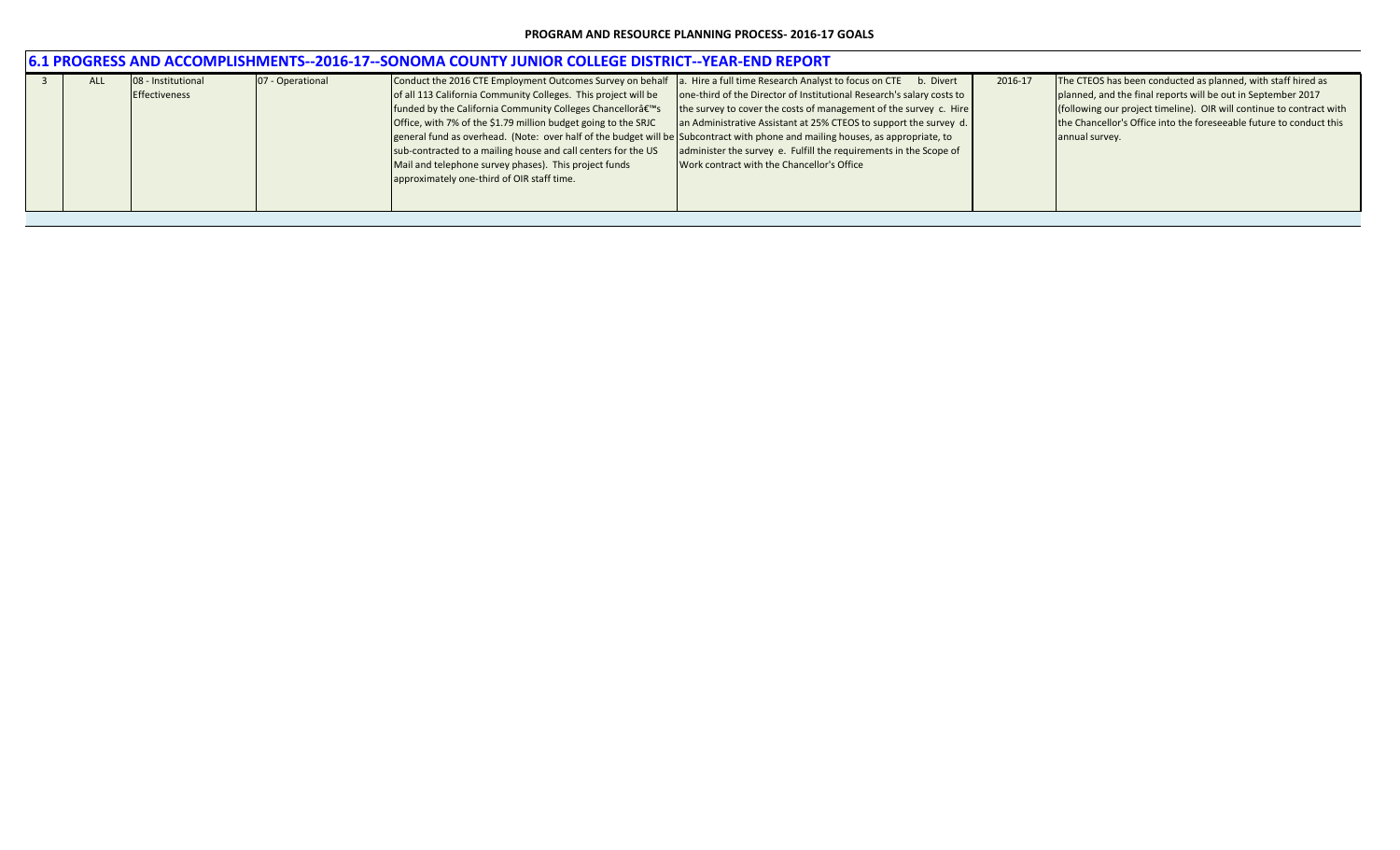|                | <b>PUBLIC RELATIONS</b> |                            |                |                                                                                                                                                                                                |                                                                                                                                                                                                                            |                   |                                                                                                                                                                                                                                                                                                                                               |
|----------------|-------------------------|----------------------------|----------------|------------------------------------------------------------------------------------------------------------------------------------------------------------------------------------------------|----------------------------------------------------------------------------------------------------------------------------------------------------------------------------------------------------------------------------|-------------------|-----------------------------------------------------------------------------------------------------------------------------------------------------------------------------------------------------------------------------------------------------------------------------------------------------------------------------------------------|
| Goal<br>Rank   | Location                | <b>Strategic Plan Goal</b> | <b>Mission</b> | Goal                                                                                                                                                                                           | <b>Objective</b>                                                                                                                                                                                                           | <b>Time Frame</b> | <b>Progress to Date</b>                                                                                                                                                                                                                                                                                                                       |
| 1              | All                     |                            |                | Provide leadership in marketing and public relations with<br>effective, creative and organized campaigns (including paid and<br>unpaid promotion) to help SRJC meet enrollment goals for 2016- | 1.1 Revise and implement annual college marketing and<br>advertising plan                                                                                                                                                  | 2016-17           | 1.1 Advertising plan was significantly revised, working closely with<br>VPSS. Marketing plan to be revised in 17/18 based on Partnership<br>Resource Team (PRT).                                                                                                                                                                              |
|                |                         |                            |                |                                                                                                                                                                                                | 1.2 Collaborate closely with Student Services and Academic Affairs<br>to create effective timelines and themes                                                                                                             |                   | 1.2 PR has collaborated intensively with VPSS and others in Student<br>Services to create effective timelines and themes, and has<br>collaborated with Academic Affairs to promote departments/classes<br>to help enrollment.                                                                                                                 |
|                |                         |                            |                |                                                                                                                                                                                                | 1.3 Effectively utilize web site and social media to support<br>enrollment, as well as retention, goals                                                                                                                    |                   | 1.3 Website and social media were focused on top enrollment<br>priorities and diversity.                                                                                                                                                                                                                                                      |
|                |                         |                            |                |                                                                                                                                                                                                | 1.4 Continue researching the best marketing and communications<br>practices of community colleges                                                                                                                          |                   | 1.4 Using PRT guidance and reference to other community colleges<br>to upgrade communications including brand guidelines.                                                                                                                                                                                                                     |
| $\overline{2}$ | All                     |                            |                | Support 2030 Plan for Facilities with marketing and<br>communications vision and collaboration                                                                                                 | 2.1 Collaborate with Director of Capital Projects to create and<br>implement marketing and communications plan                                                                                                             | 2016-17           | 2.1 Collaborated with Director of Capital Projects to create and begin<br>implementation marketing and communications plan.                                                                                                                                                                                                                   |
|                |                         |                            |                |                                                                                                                                                                                                | 2.2 Research best practices in implementation of such a plan at<br>other community colleges                                                                                                                                |                   | 2.2 Researching best practices in implementation of such a plan at<br>other community colleges.                                                                                                                                                                                                                                               |
|                | All                     |                            |                | Continue growth of communication with students, parents and<br>community through successful web, digital and social media<br>programs                                                          | 3.1. Continue to revise and implement an online marketing<br>strategy, aligned with overall marketing and branding<br>goals/efforts, in order to support increased enrollment, retention,<br>success and completion        | 2016-17           | 3.1 Continued implementing the online marketing strategy, aligned<br>with overall marketing and branding goals/efforts, in order to<br>support increased enrollment, success and completion. For social<br>media marketing strategy, includes using both paid and unpaid<br>approaches and incorporating new social media trends and tools.   |
|                |                         |                            |                |                                                                                                                                                                                                | 3.2. Use original unpaid and paid content, including photography<br>and video, on social media, digital and traditional media outlets, to<br>support student persistence and student life                                  |                   | 3.2 Increased the amount of original unpaid and paid content,<br>including photography and video, on social media, digital and<br>traditional media outlets, to support enrollment and completion<br>goals via promoting student life and outreach/community activities.                                                                      |
|                |                         |                            |                |                                                                                                                                                                                                | 3.3. Develop social media outlets used to market SRJC stories and<br>news, according to the specifics of each outlet, to reach all<br>potential students and supporters, including Hispanic and<br>underserved communities |                   | 3.3 Continued to develop social media outlets used to market SRJC<br>stories and news. Instagram, SRJC's newest outlet, grew 88%. The<br>aim is to reach all potential students and supporters, with focus on<br>Hispanic and underserved communities. Currently developing a<br>Snapchat strategy to reach younger and prospective students. |
|                |                         |                            |                |                                                                                                                                                                                                | 3.4. Use social media outlets to better reach and serve students<br>and the community, by providing reliable customer service and<br>answering questions through social media.                                             |                   | 3.4 Continued using social media outlets to provide reliable customer<br>service to students and the community, and direct their questions to<br>appropriate departments.                                                                                                                                                                     |
|                | All                     |                            |                | Continue planning process for SRJC 100th Anniversary                                                                                                                                           | 4.1 Continue leading the creation of infrastructure with 100th<br>Anniversary Leadership Group and Workgroups                                                                                                              | 2016-17           | 4.1 Infrastructure is in place. Nearly 70 volunteers are leading the<br>100th Anniversary in the Leadership Group and four Workgroups.                                                                                                                                                                                                        |
|                |                         |                            |                |                                                                                                                                                                                                | 4.2 Work with Leadership Group to inspire and motivate others<br>inside and outside of SRJC to participate                                                                                                                 |                   | 4.2 Continued to work with Leadership Group to inspire, motivate<br>and inform others inside and outside the SRJC community. Website,<br>marketing materials and communications are underway.                                                                                                                                                 |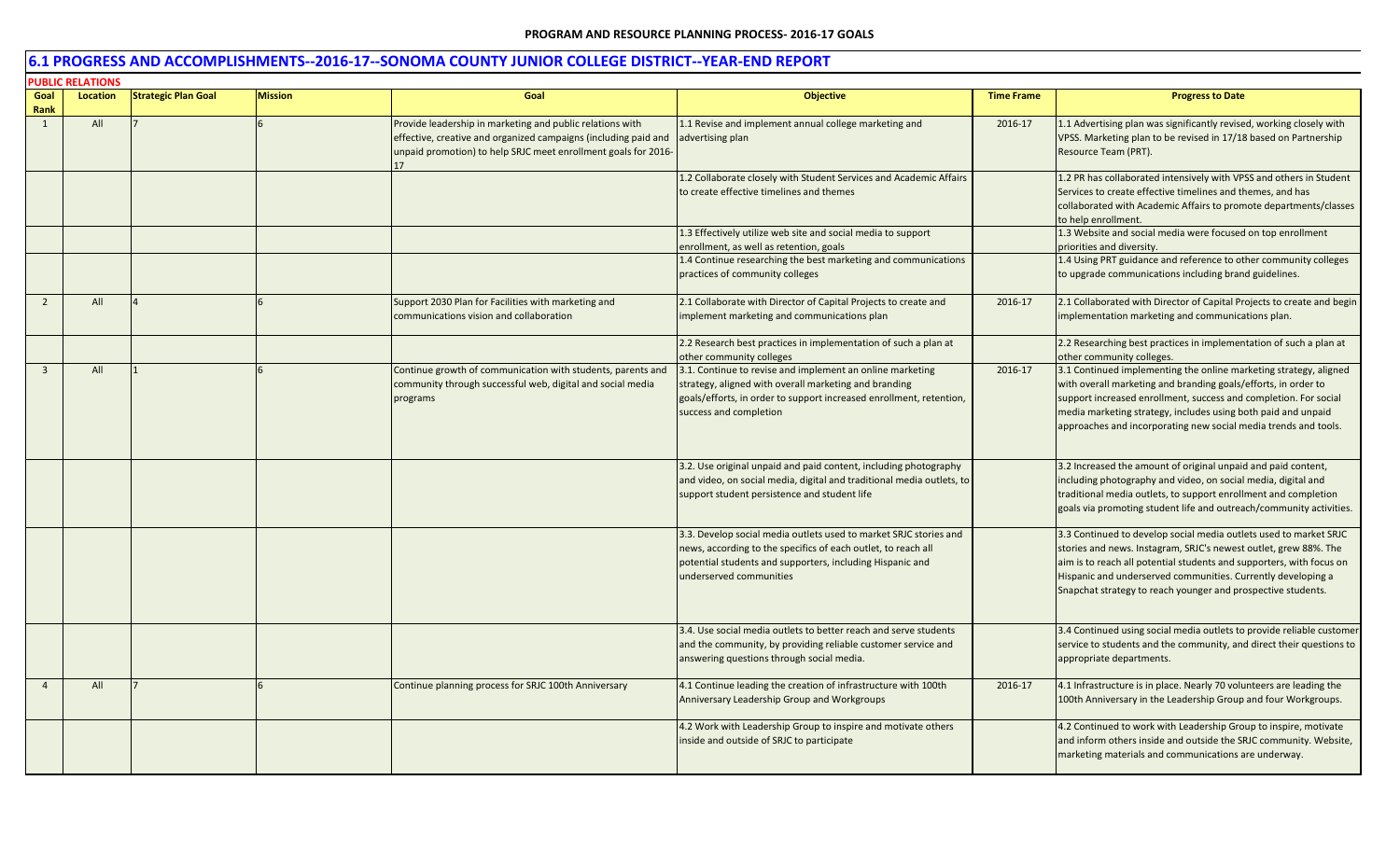|                |     |  | 6.1 PROGRESS AND ACCOMPLISHMENTS--2016-17--SONOMA COUNTY JUNIOR COLLEGE DISTRICT--YEAR-END REPORT                 |                                                                                                                                                                                                                   |         |                                                                                                                                                                                                                                                                                                                                                                                                                                                                                                                                                                                                                            |
|----------------|-----|--|-------------------------------------------------------------------------------------------------------------------|-------------------------------------------------------------------------------------------------------------------------------------------------------------------------------------------------------------------|---------|----------------------------------------------------------------------------------------------------------------------------------------------------------------------------------------------------------------------------------------------------------------------------------------------------------------------------------------------------------------------------------------------------------------------------------------------------------------------------------------------------------------------------------------------------------------------------------------------------------------------------|
|                |     |  |                                                                                                                   | 4.3 Guide the plan for activities, events and projects to result in<br>over a year of celebration, inspiration and fundraising                                                                                    |         | 4.3 The PR Director is collaborating with others to lead the overall<br>year of celebration, inspiration and fundraising, running from<br>January through December, 2018.                                                                                                                                                                                                                                                                                                                                                                                                                                                  |
| $\overline{5}$ | All |  | Maintain strong levels of coverage by the media for SRJC.                                                         | 5.1 Continue nurturing relationships with editors, producers,<br>broadcasters and reporters.                                                                                                                      | 2016-17 | 5.1 Continued nurturing relationships with editors, producers,<br>broadcasters and reporters in English and Spanish. Developed<br>relationships with new Press Democrat education reporter and<br>others.                                                                                                                                                                                                                                                                                                                                                                                                                  |
|                |     |  |                                                                                                                   | 5.2 Develop and pitch creative story ideas to a variety of media<br>including online, print and broadcast.                                                                                                        |         | 5.2 Successful pitches included 30-year-old wrestler/nursing student<br>Kyle Westcott, prestigious Jack Kent Cooke scholarship winner<br>Vanessa Nava, safe haven for undocumented and other vulnerable<br>students, and coverage of Dr. Nancy Chinn's significant concussion<br>research.                                                                                                                                                                                                                                                                                                                                 |
|                |     |  |                                                                                                                   | 5.3 Strengthen relationships and partnerships throughout the<br>college including all campuses, sites and programs, to identify<br>compelling stories that will be of interest to the press and the<br>community. |         | 5.3 Worked with all campuses, sites and programs to identify<br>compelling stories.                                                                                                                                                                                                                                                                                                                                                                                                                                                                                                                                        |
| 6              | All |  | Support the successful implementation of the SRJC Strategic Plan<br>through improving institutional effectiveness | 6.1 Co-lead the Ad Hoc Web Site Workgroup to support updated<br>content, photos and videos for the College's most important<br>marketing instrument                                                               | 2016-17 | 6.1 Co-led the Ad Hoc Web Site Workgroup. Due to the group's<br>success, the Web Site Workgroup now meets quarterly instead of<br>monthly. PR staff developed and executed a content & photography<br>strategy for the home page of the website, created news content for<br>the PR, Stories, 100th Anniversary websites, consulted for new<br>department and faculty websites. Responded to feedback (positive<br>and negative) to ensure an effective website.                                                                                                                                                           |
|                |     |  |                                                                                                                   | 6.2 Continue expanding social media platforms, analysis and<br>effectiveness                                                                                                                                      |         | 6.2 Continued expanding social media platforms, analysis and<br>effectiveness. Drove Facebook live streams for commencement and<br>Celebrate CTE, collaborating with IT and Media Services. Social<br>media was successful in building student engagement. Traffic<br>increased on all platforms; overall followers increased 170%, thanks<br>to video additions to social media. Developed and executed<br>Facebook and Instagram ad campaigns promoting enrollment, events<br>and faculty recruiting. Keeping social media advertising in the house<br>allows us to minimize the cost and maximize the reach of our ads. |
|                |     |  |                                                                                                                   | 6.3 Develop plan for consistent and regular communication by<br>President with all constituents                                                                                                                   |         | 6.3 The President's Letter will be instituted in Fall, 2017.                                                                                                                                                                                                                                                                                                                                                                                                                                                                                                                                                               |
|                |     |  |                                                                                                                   | 6.4 Improve efficiency in PR office to enable department to serve<br>the District, college departments and initiatives                                                                                            |         | 6.4 PR department evaluating intake ticketing system and working on<br>PR website redesign to improve efficiency.                                                                                                                                                                                                                                                                                                                                                                                                                                                                                                          |